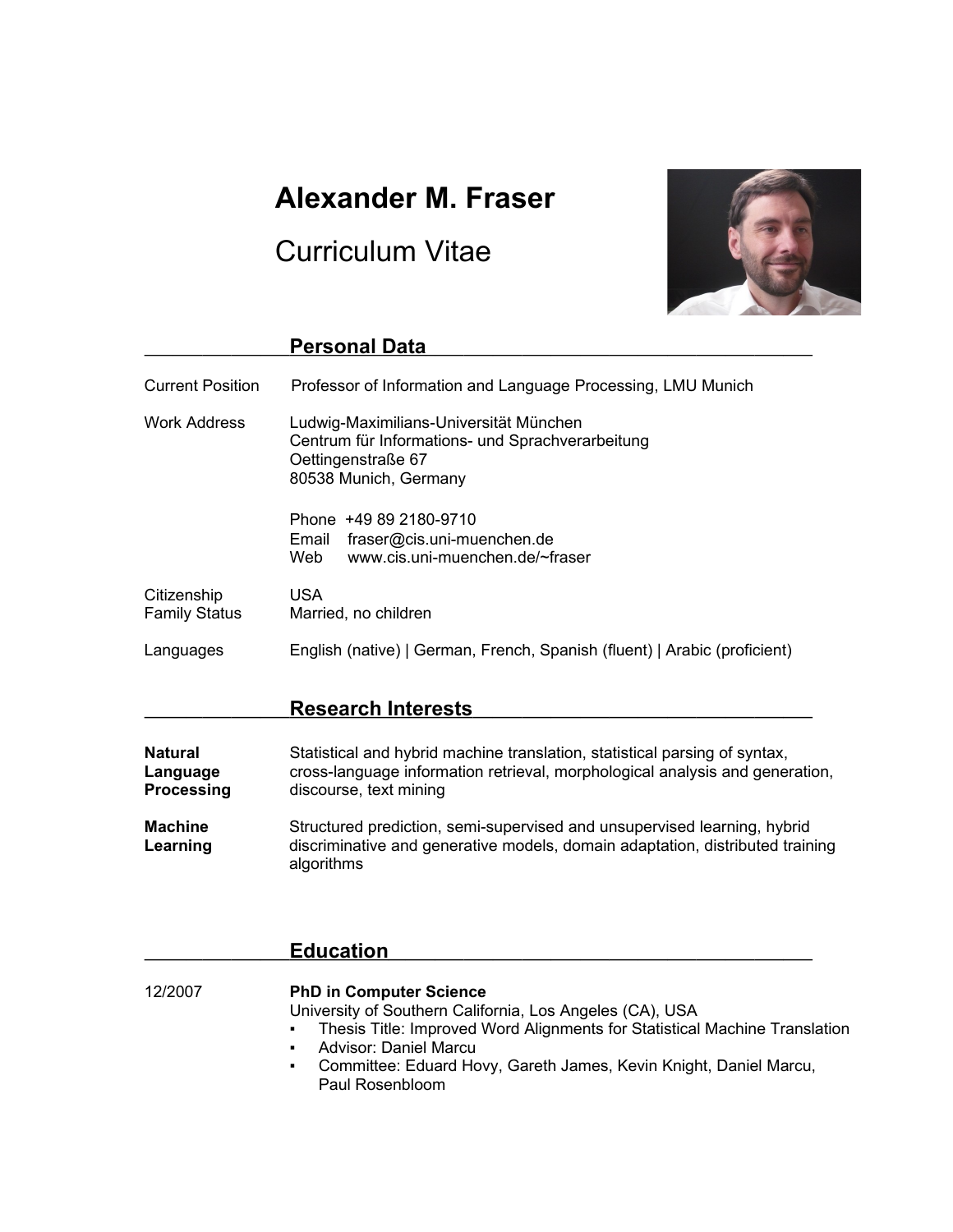| 12/2002 | <b>Masters of Science in Computer Science</b><br>University of Southern California, Los Angeles (CA), USA<br>GPA 3.86/4.00  |
|---------|-----------------------------------------------------------------------------------------------------------------------------|
| 06/1995 | <b>BA in Computer Science and Economics (Concentration in Linguistics)</b><br>University of Massachusetts, Boston (MA), USA |

▪ GPA 3.72/4.00

# **Professional Experience**

| Since<br>09/2017                                   | W2 Professor of Information and Language Processing (~Full, tenured)<br>Center for Information and Language Processing (CIS),<br>(tenure track 2017-2020)<br>Ludwig-Maximilians-Universität München, Germany |
|----------------------------------------------------|--------------------------------------------------------------------------------------------------------------------------------------------------------------------------------------------------------------|
| $03/2014 -$<br>08/2014                             | Visiting Professor for the W3 Professor of Linguistic Computer Science<br>Institute of Computational Linguistics (ICL),<br>Ruprecht-Karls-Universität Heidelberg                                             |
| 08/2013 -<br>08/2017                               | Akademischer Rat (~ Assistant professor, permanent)<br>Center for Information and Language Processing (CIS),<br>Ludwig-Maximilians-Universität München, Germany                                              |
| Since<br>04/2013                                   | <b>Leader of Statistical Machine Translation Group</b><br>Center for Information and Language Processing (CIS),<br>Ludwig-Maximilians-Universität München, Germany                                           |
| $10/2012 -$<br>09/2017                             | <b>Special Faculty Member</b><br>Department of Computer Science, University of Maryland,<br>College Park (MD), USA                                                                                           |
| $10/2009 -$<br>04/2013                             | Senior Researcher, Leader of Statistical Machine Translation Group<br>Institute for Natural Language Processing (IfNLP/IMS),<br>University of Stuttgart, Germany                                             |
| $11/2007 -$<br>09/2009                             | Researcher, Institute for Natural Language Processing (IfNLP/IMS),<br>DFG Collaborative Research Centre 732: Incremental Specification in Context<br>University of Stuttgart, Germany                        |
| $09/2000 -$<br>09/2007                             | Graduate Research Assistant (except dates listed below)<br>University of Southern California, Information Science Institute (ISI),<br>Marina del Rey (CA), USA                                               |
| $06/2003 -$<br>05/2004                             | Research Scientist, Language Weaver, Marina del Rey (CA), USA                                                                                                                                                |
| $06 - 08/2002$<br>$05 - 08/2001$<br>$02 - 08/2000$ | Research Scientist, Department of Speech and Language Processing,<br>BBN Technologies, Cambridge (MA), USA                                                                                                   |
| $03/1994 - 12/1994$                                | 09/1995 - 01/1998 Technical Director, SatelLife, Boston (MA), USA (last position held)                                                                                                                       |
|                                                    | 05/1987 - 01/1990 Programmer / Analyst, The Forum Corporation, Boston (MA), USA (last position held)                                                                                                         |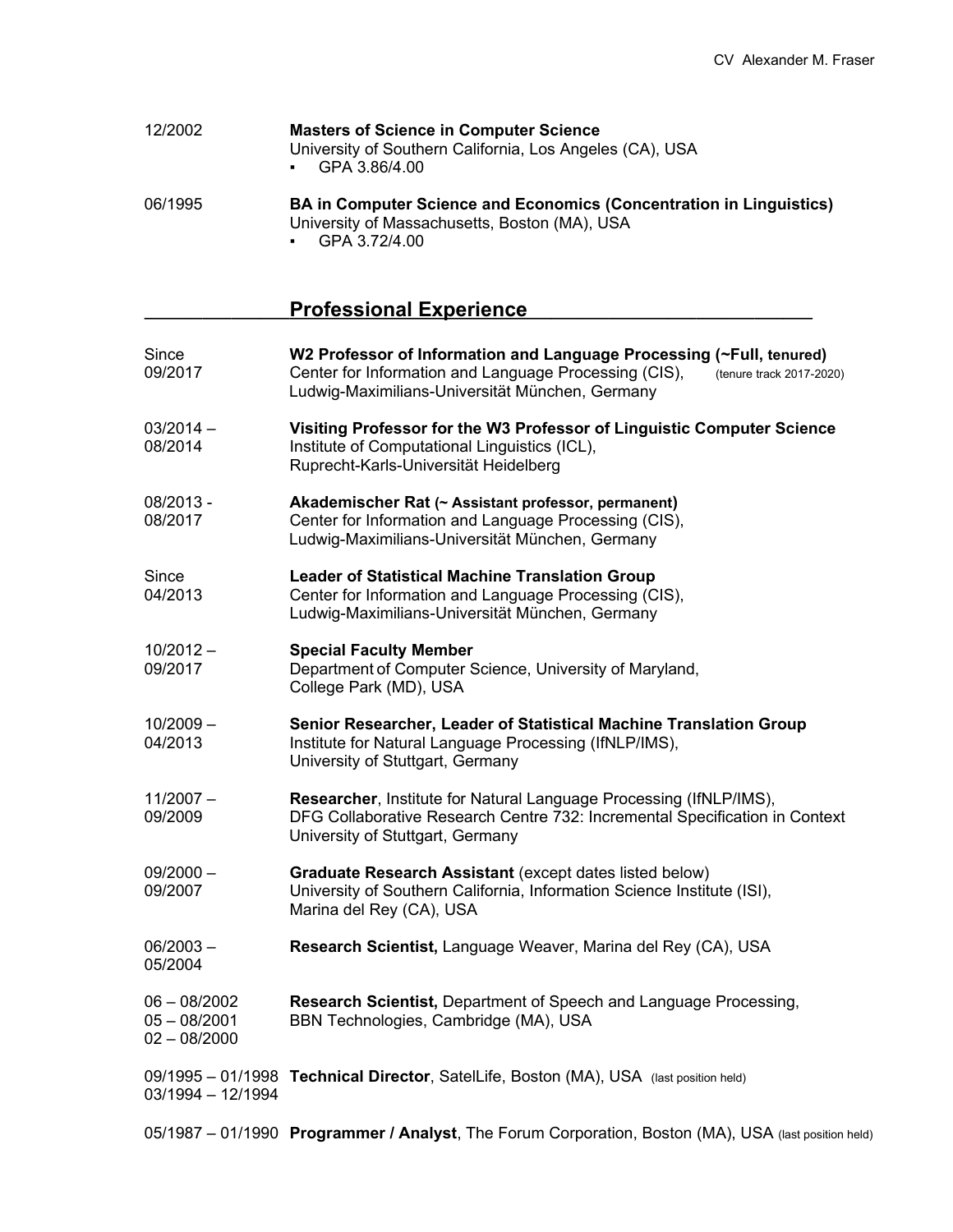# **Publications**

Up-to-date citation counts and bibliometric information are available from my Google Scholar page.

# **Refereed Journal Publications**

- Hassan Sajjad, Helmut Schmid, **Alexander Fraser**, Hinrich Schütze (2017). Statistical Models for Unsupervised, Semi-supervised and Supervised Transliteration Mining. *Computational Linguistics*, 43(2), pages 349 to 375
- Valentin Deyringer, **Alexander Fraser**, Helmut Schmid, Tsuyoshi Okita (2017). Parallelization of Neural Network Training for NLP with Hogwild! *The Prague Bulletin of Mathematical Linguistics*, No. 109, pages 29 to 38
- Anita Ramm, Riccardo Superbo, Dimitar Shterionov, Tony O'Dowd and **Alexander Fraser** (2017). Integration of a Multilingual Preordering Component into a Commercial SMT Platform. *The Prague Bulletin of Mathematical Linguistics*, No. 108, pages 61 to 72
- Nadir Durrani, Helmut Schmid, **Alexander Fraser**, Philipp Koehn, Hinrich Schütze (2015). The Operation Sequence Model – Combining N-Gram-based and Phrase-based Statistical Machine Translation. *Computational Linguistics*, 41(2), pages 157 to 186
- Aleš Tamchyna, Fabienne Braune, **Alexander Fraser**, Marine Carpuat, Hal Daumé III, Chris Quirk (2014). Integrating a Discriminative Classifier into Phrase-based and Hierarchical Decoding. *The Prague Bulletin of Mathematical Linguistics*, No. 101, pages 29 to 41
- **Alexander Fraser**, Helmut Schmid, Richárd Farkas, Renjing Wang, Hinrich Schütze (2013). Knowledge Sources for Constituent Parsing of German, a Morphologically Rich and Less-Configurational Language. *Computational Linguistics*, 39(1), pages 57 to 85
- **Alexander Fraser**, Daniel Marcu (2007). Measuring Word Alignment Quality for Statistical Machine Translation. *Computational Linguistics*, 33(3), pages 293 to 303

# **Book Chapters**

• **Alexander Fraser**, William Wong (2008). The Language Weaver Statistical Machine Translation Software System. In A. Farghaly, editor, *Arabic Computational Linguistics*, CSLI Publications, Chapter 9, pages 257 to 288

# **Refereed Conference Publications**

- Katharina Hämmerl, Jindřich Libovický, **Alexander Fraser** (2022). Combining static and contextualised multilingual embeddings. In *Findings of ACL 2022*, to appear.
- Jindřich Libovický, Alexander Fraser (2022). Why don't people use character-level machine translation? In *Findings of ACL 2022*, to appear.
- Viktor Hangya, Qianchu Liu, Dario Stojanovski, **Alexander Fraser**, Anna Korhonen (2021). Improving machine translation of rare and unseen word senses. In *Proceedings of the Sixth Conference on Machine Translation (WMT)*, pages 614 to 624, Punta Cana, Dominican Republic, November.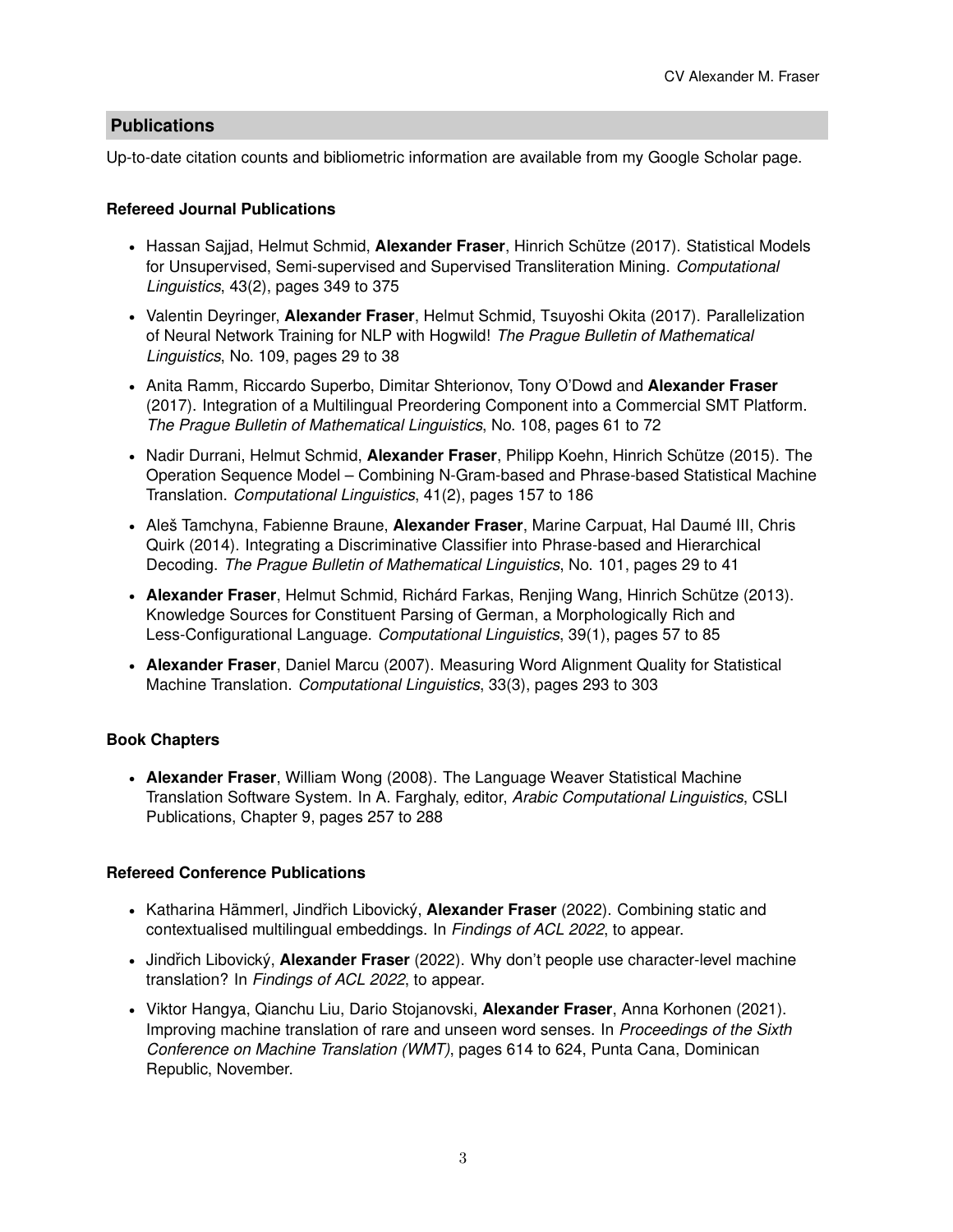- Denis Peskov, Viktor Hangya, Jordan Boyd-Graber, **Alexander Fraser** (2021). Adapting Entities across Languages and Cultures. In *Findings of EMNLP 2021*, pages 3725 to 3750, November.
- Simon Riess, Matthias Huck, **Alexander Fraser** (2021). A Comparison of Sentence-Weighting Techniques for NMT. In *Proceedings of Machine Translation Summit (MT Summit)*, pages 176 to 187, August.
- Tobias Eder, Viktor Hangya, **Alexander Fraser** (2021). Anchor-based Bilingual Word Embeddings for Low-Resource Languages. In *Proceedings of the 2021 Annual Conference of the Association for Computational Linguistics (ACL)*, pages 227 to 232, August.
- Alexandra Chronopoulou, Dario Stojanovski, **Alexander Fraser** (2021). Improving the Lexical Ability of Pretrained Language Models for Unsupervised Neural Machine Translation. In *Proceedings of the 2021 Conference of the North American Chapter of the Association for Computational Linguistics: Human Language Technologies (NAACL)*, pages 173 to 180, June.
- Silvia Severini, Viktor Hangya, **Alexander Fraser**, Hinrich Schütze (2020). Combining Word Embeddings with Bilingual Orthography Embeddings for Bilingual Dictionary Induction. In *Proceedings of the 28th International Conference on Computational Linguistics (COLING)*, pages 6044 to 6055, December.
- Dario Stojanovski, Benno Krojer, Denis Peskov, **Alexander Fraser** (2020). ContraCAT: Contrastive Coreference Analytical Templates for Machine Translation. In *Proceedings of the 28th International Conference on Computational Linguistics (COLING)*, pages 4732 to 4749, December.
- Alexandra Chronopoulou, Dario Stojanovski, **Alexander Fraser** (2020). Reusing a Pretrained Language Model on Languages with Limited Corpora for Unsupervised NMT. In *Proceedings of the 2020 Conference on Empirical Methods in Natural Language Processing (EMNLP)*, pages 2703 to 2711, November
- Jindřich Libovický, Alexander Fraser (2020). Towards Reasonably-Sized Character-Level Transformer NMT by Finetuning Subword Systems. In *Proceedings of the 2020 Conference on Empirical Methods in Natural Language Processing (EMNLP)*, pages 2572 to 2579, November
- Jindřich Libovický, Rudolf Rosa, Alexander Fraser (2020). On the Language Neutrality of Pre-trained Multilingual Representations. In *Findings of EMNLP 2020*, pages 1663 to 1674, November
- Viktor Hangya, **Alexander Fraser** (2020). Towards Handling Compositionality in Low-Resource Bilingual Word Induction. In *Proceedings of the 14th Conference of the Association for Machine Translation in the Americas (AMTA)*, pages 89 to 101, October
- Marion Weller-Di Marco, **Alexander Fraser** (2020). Modeling Word Formation in English-German Neural Machine Translation. In *Proceedings of the 2020 Annual Conference of the Association for Computational Linguistics (ACL)*, pages 4227 to 4232, July
- Leah Michel, Viktor Hangya, **Alexander Fraser** (2020). Exploring Bilingual Word Embeddings for Hiligaynon, a Low-Resource Language. In *Proceedings of the 12th Edition of the Language Resources and Evaluation Conference (LREC)*, pages 2573 to 2580, May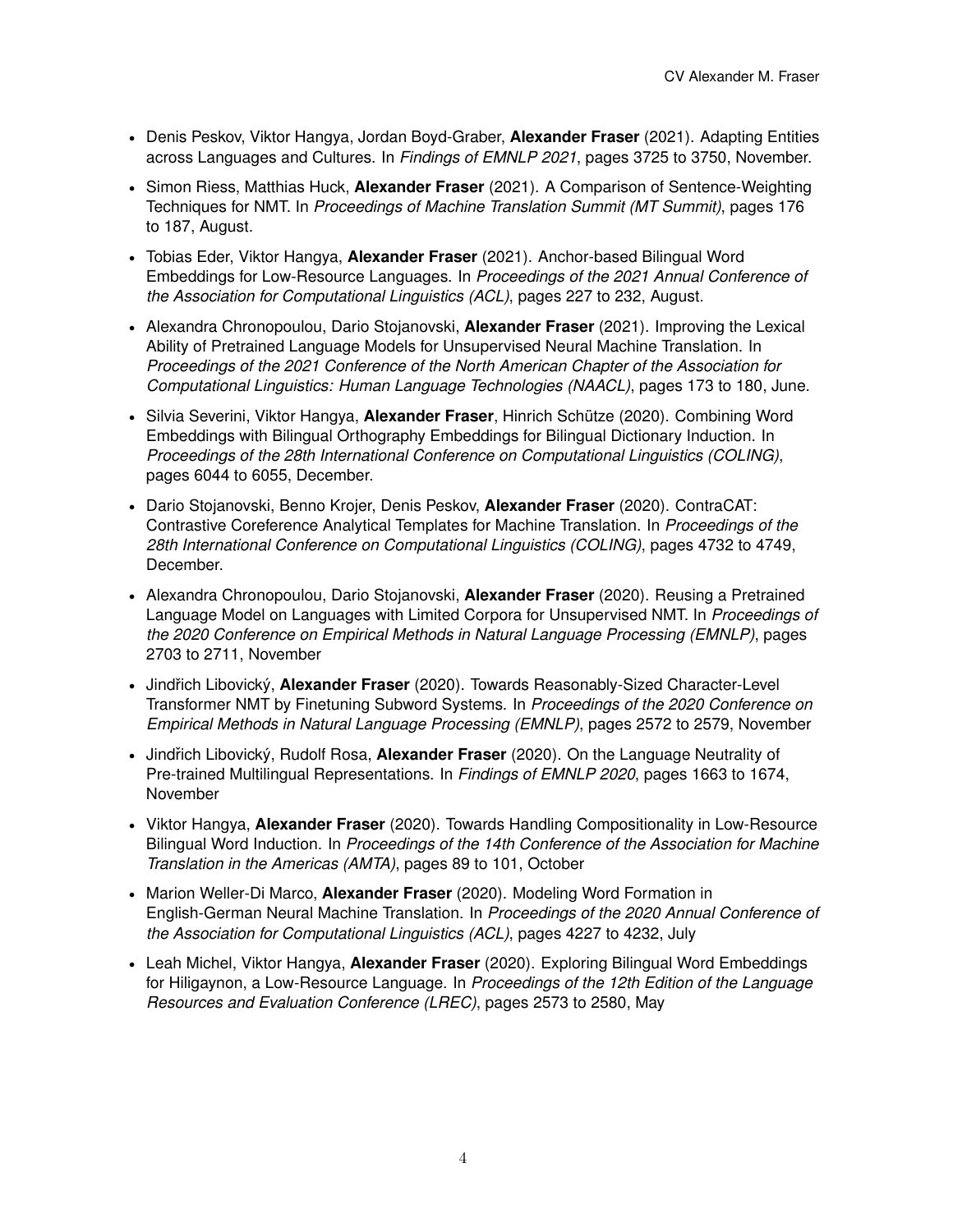- Veronika Hintzen, **Alexander Fraser** (2019). To Act Or Not To Act Annotating and Classifying Email Regarding Necessary Action. In *Proceedings of the Conference on Natural Language Processing (KONVENS)*, pages 50 to 58, Erlangen, Germany, October
- Dario Stojanovski, **Alexander Fraser** (2019). Improving Anaphora Resolution in Neural Machine Translation Using Curriculum Learning. In *Proceedings of the Machine Translation Summit 2019*, pages 140 to 150, Dublin, Ireland, August
- Viktor Hangya, **Alexander Fraser** (2019). Unsupervised Parallel Sentence Extraction with Parallel Segment Detection Helps Machine Translation. In *Proceedings of the 57th Annual Meeting of the Association for Computational Linguistics (ACL)*, pages 1224 to 1234, Florence, Italy, July
- Matthias Huck, Viktor Hangya, and **Alexander Fraser** (2019). Better OOV Translation with Bilingual Terminology Mining. In *Proceedings of the 57th Annual Meeting of the Association for Computational Linguistics (ACL)*, pages 5809 to 5815, Florence, Italy, July
- Dario Stojanovski, **Alexander Fraser** (2018). Coreference and Coherence in Neural Machine Translation: A Study Using Oracle Experiments. In *Proceedings of the Third Conference on Machine Translation: Research Papers*, pages 49 to 60, Brussels, Belgium, October
- Viktor Hangya, Fabienne Braune, **Alexander Fraser**, Hinrich Schütze (2018). Two Methods for Domain Adaptation of Bilingual Tasks: Delightfully Simple and Broadly Applicable. In *Proceedings of the 54th Annual Conference of the Association for Computational Linguistics (ACL)*, pages 810 to 820, Melbourne, Australia, July
- Philipp Dufter, Mengjie Zhao, Martin Schmitt, **Alexander Fraser**, Hinrich Schütze (2018). Embedding Learning Through Multilingual Concept Induction. In *Proceedings of the 54th Annual Conference of the Association for Computational Linguistics (ACL)*, pages 1520 to 1530, Melbourne, Australia, July
- Fabienne Braune, Viktor Hangya, Tobias Eder, **Alexander Fraser** (2018). Evaluating Bilingual Word Embeddings on the Long Tail. In *Proceedings of the 16th Annual Conference of the North American Chapter of the Association for Computational Linguistics: Human Language Technologies (NAACL)*, pages 188 to 193, New Orleans, Louisiana, USA, June
- Costanza Conforti, Matthias Huck, and **Alexander Fraser** (2018). Neural Morphological Tagging of Lemma Sequences for Machine Translation. In *Proceedings of the 13th Conference of the Association for Machine Translation in the Americas (AMTA), vol. 1: MT Research Track*, pages 39 to 53, Boston, Massachusetts, USA, March
- Matthias Huck, Simon Riess, **Alexander Fraser** (2017). Target-side Word Segmentation Strategies for Neural Machine Translation. In *Proceedings of the Second ACL Conference on Machine Translation (WMT)*, pages 56 to 67, Copenhagen, Denmark, September
- Aleš Tamchyna, Marion Weller-Di Marco, **Alexander Fraser** (2017). Modeling Target-Side Inflection in Neural Machine Translation. In *Proceedings of the Second ACL Conference on Machine Translation (WMT)*, pages 32 to 42, Copenhagen, Denmark, September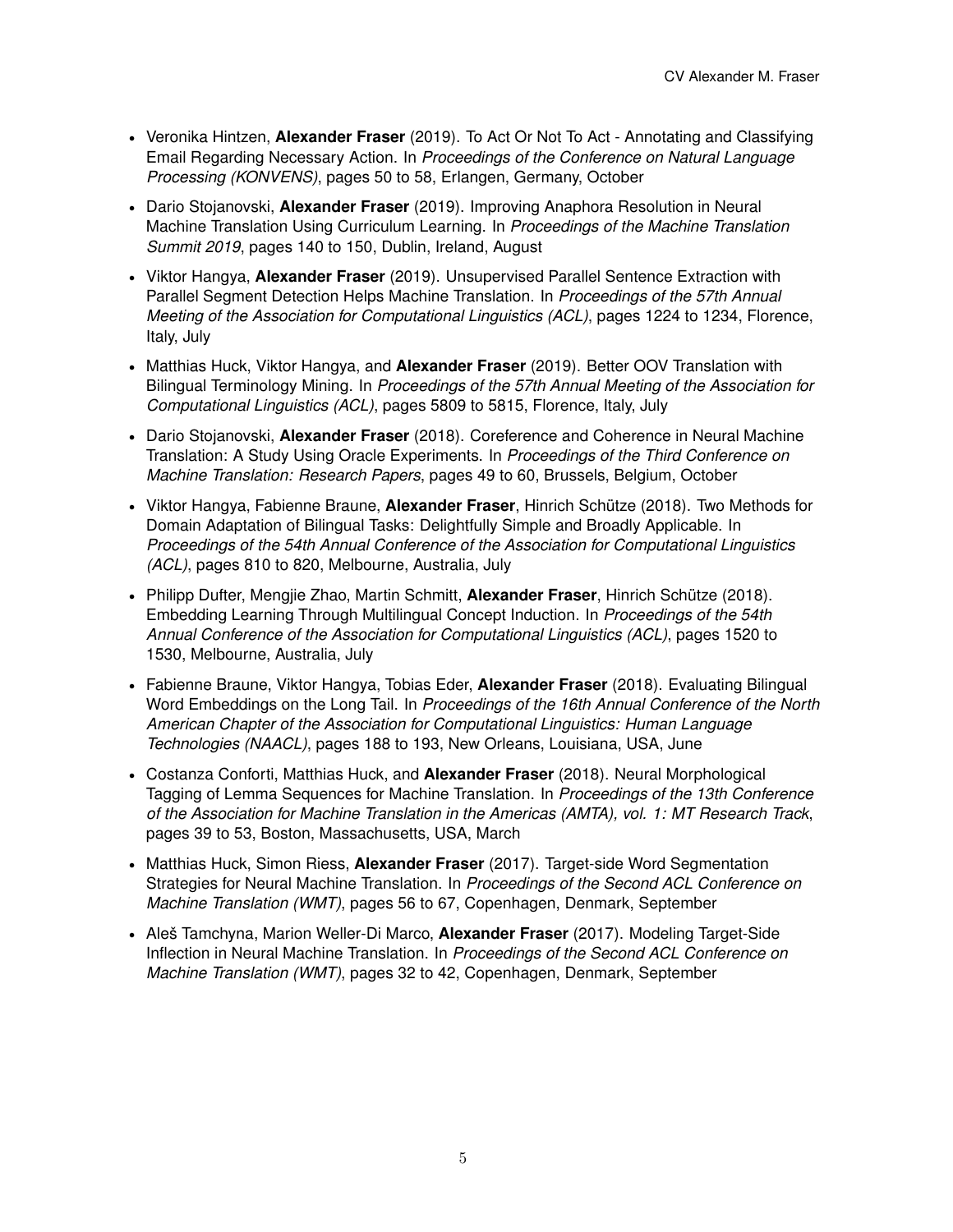- Leonie Weißweiler, **Alexander Fraser** (2017). Developing a Stemmer for German Based on a Comparative Analysis of Publicly Available Stemmers. In *Proceedings of the German Society for Computational Linguistics and Language Technology (GSCL)*, Berlin, Germany, September
- Costanza Conforti, **Alexander Fraser** (2017). Supervised Word Sense Disambiguation for Venetan: a Proof-of-Concept Experiment. In *Proceedings of the 30th International Florida Artificial Intelligence Research Society Conference (FLAIRS), Special Track on Natural Language Processing of Ancient and Other Low-Resource Languages*, May, Florida, USA
- Matthias Huck, Aleš Tamchyna, Ondˇrej Bojar, **Alexander Fraser** (2017). Producing Unseen Morphological Variants in Statistical Machine Translation. In *Proceedings of the 15th Conference of the European Chapter of the Association for Computational Linguistics (EACL)*, pages 369 to 375, Valencia, Spain, April
- Marion Weller-Di Marco, **Alexander Fraser**, Sabine Schulte im Walde (2017). Addressing Problems across Linguistic Levels in SMT: Combining Approaches to Model Morphology, Syntax and Lexical Choice. In *Proceedings of the 15th Conference of the European Chapter of the Association for Computational Linguistics (EACL)*, pages 625 to 630, Valencia, Spain, April
- Aleš Tamchyna, **Alexander Fraser**, Ondřej Bojar, Marcin Junczys-Dowmunt (2016). Target-side Context for Discriminative Models in Statistical Machine Translation. In *Proceedings of the 54th Annual Conference of the Association for Computational Linguistics (ACL)*, pages 1704 to 1714, Berlin, Germany, August
- Anita Ramm, **Alexander Fraser** (2016). Modeling Verbal Inflection for English to German SMT. In *Proceedings of the First Conference on Machine Translation (WMT)*, pages 21 to 31, Berlin, Germany, August
- Marion Weller-Di Marco, **Alexander Fraser**, Sabine Schulte im Walde (2016). Modeling Complement Types in Phrase-based SMT. In *Proceedings of the First Conference on Machine Translation (WMT)*, pages 43 to 53, Berlin, Germany, August
- Fabienne Braune, **Alexander Fraser**, Hal Daumé III, Aleš Tamchyna (2016). A Framework for Discriminative Rule Selection in Hierarchical Moses. In *Proceedings of the First Conference on Machine Translation (WMT)*, pages 92 to 101, Berlin, Germany, August
- Fabienne Braune, Nina Seemann, **Alexander Fraser** (2015). Rule Selection with Soft Syntactic Features for String-to-Tree Statistical Machine Translation. In *Proceedings of the Conference on Empirical Methods in Natural Language Processing (EMNLP)*, pages 1095 to 1101, Lisbon, Portugal, September
- Thomas Müller, Ryan Cotterell, **Alexander Fraser**, Hinrich Schütze (2015). Joint Lemmatization and Morphological Tagging with Lemming **(honorable mention for best short paper)**. In *Proceedings of the Conference on Empirical Methods in Natural Language Processing (EMNLP)*, pages 2268 to 2274, Lisbon, Portugal, September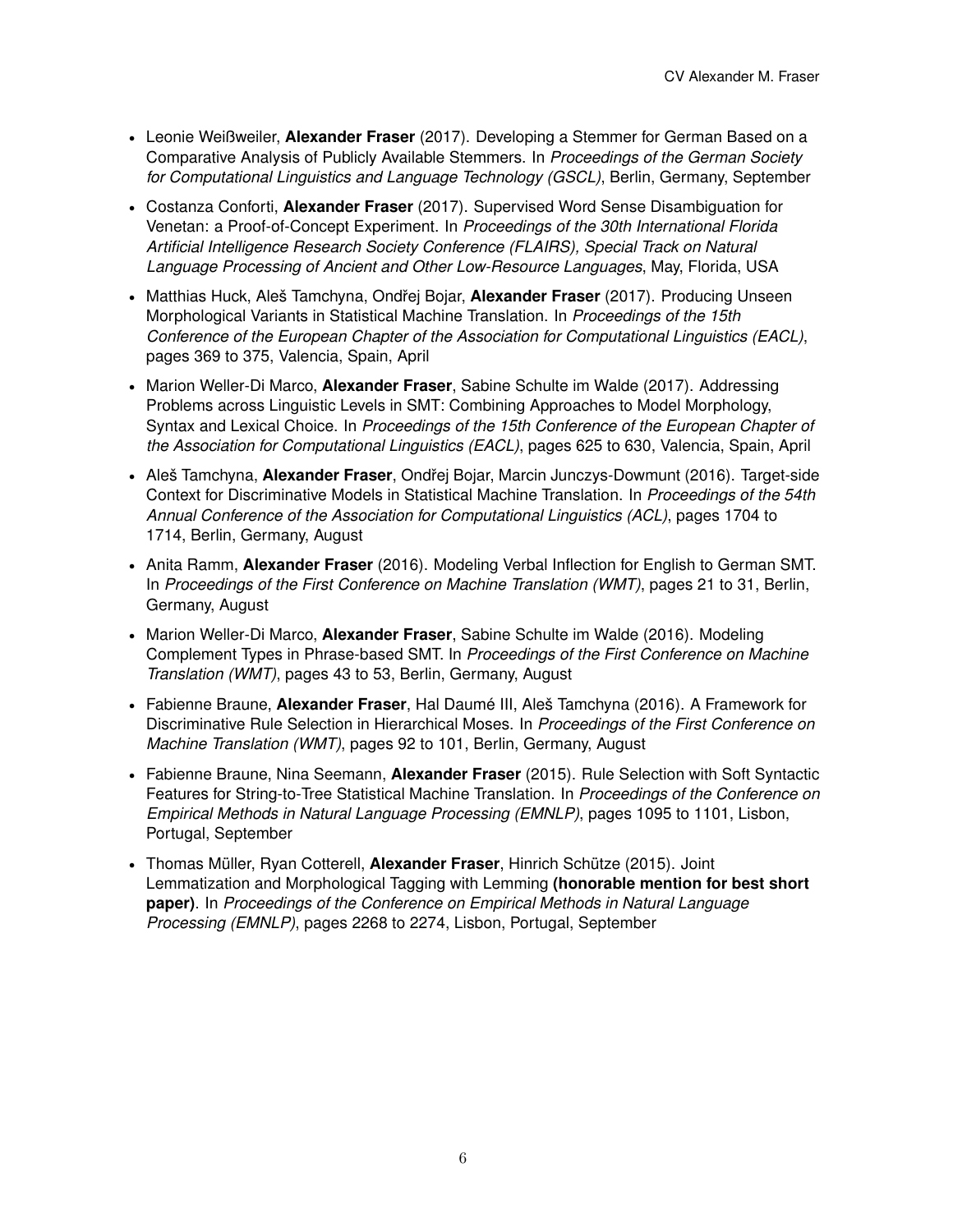- Martin Wunderlich, **Alexander Fraser**, P.S. Langeslag (2015). God Wat Þæt Ic Eom God An Exploratory Investigation Into Word Sense Disambiguation in Old English. In *Proceedings of the German Society for Computational Linguistics & Language Technology (GSCL)*, pages 39 to 48, Essen, Germany, September
- Ryan Cotterell, Thomas Müller, **Alexander Fraser**, Hinrich Schütze (2015). Labeled Morphological Segmentation with Semi-Markov Models. In *Proceedings of the SIGNLL Conference on Computational Natural Language Learning (CoNLL)*, pages 164 to 174, Beijing, China, July
- Marion Weller, **Alexander Fraser**, Sabine Schulte im Walde (2015). Target-side Generation of Prepositions for SMT. In *Proceedings the 18th Annual Conference of the European Association for Machine Translation (EAMT)*, pages 177 to 184, Antalya, Turkey, May
- Marion Weller, Sabine Schulte im Walde, **Alexander Fraser** (2014). Using Noun Class Information to Model Selectional Preferences for Translating Prepositions in SMT. In *Proceedings of the Eleventh Biennial Conference of the Association for Machine Translation in the Americas (AMTA)*, pages 275 to 287, Vancouver, BC, Canada, October
- Nadir Durrani, Philipp Koehn, Helmut Schmid, **Alexander Fraser** (2014). Investigating the Usefulness of Generalized Word Representations in SMT. In *Proceedings of the 25th Annual Conference on Computational Linguistics (COLING)*, pages 421 to 432, Dublin, Ireland, August
- Marion Weller, **Alexander Fraser**, Ulrich Heid (2014). Combining Bilingual Terminology Mining and Morphological Modeling for Domain Adaptation in SMT. In *Proceedings of the Seventeenth Annual Conference of the European Association for Machine Translation (EAMT)*, pages 11 to 18, Dubrovnik, Croatia, June
- Fabienne Cap, **Alexander Fraser**, Marion Weller, Aoife Cahill (2014). How to Produce Unseen Teddy Bears: Improved Morphological Processing of Compounds in SMT. In *Proceedings of the 14th Conference of the European Chapter of the Association for Computational Linguistics (EACL)*, pages 579 to 587, Goteborg, Sweden, April
- **Alexander Fraser**, Marion Weller, Aoife Cahill, Fabienne Cap (2013). NECTAR: Modeling Inflection and Word-Formation in SMT. In *Proceedings of the International Conference of the German Society for Computational Linguistics and Language Technology (GSCL), Nectar Track*, 6 pages, Darmstadt, Germany, September
- Nadir Durrani, **Alexander Fraser**, Helmut Schmid, Hieu Hoang, Philipp Koehn (2013). Can Markov Models Over Minimal Translation Units Help Phrase-Based SMT? In *Proceedings of the 51st Annual Meeting of the Association for Computational Linguistics (ACL)*, pages 399 to 405, Sofia, Bulgaria, August
- Marion Weller, **Alexander Fraser**, Sabine Schulte im Walde (2013). Using Subcategorization Knowledge To Improve Case Prediction For Translation To German. In *Proceedings of the 51st Annual Meeting of the Association for Computational Linguistics (ACL)*, pages 593 to 603, Sofia, Bulgaria, August
- Nadir Durrani, **Alexander Fraser**, Helmut Schmid (2013). Model With Minimal Translation Units, But Decode With Phrases. In *Proceedings of the Conference of the North American Chapter of the Association for Computational Linguistics: Human Language Technologies (NAACL-HLT)*, pages 1 to 11, Atlanta, Georgia, USA, June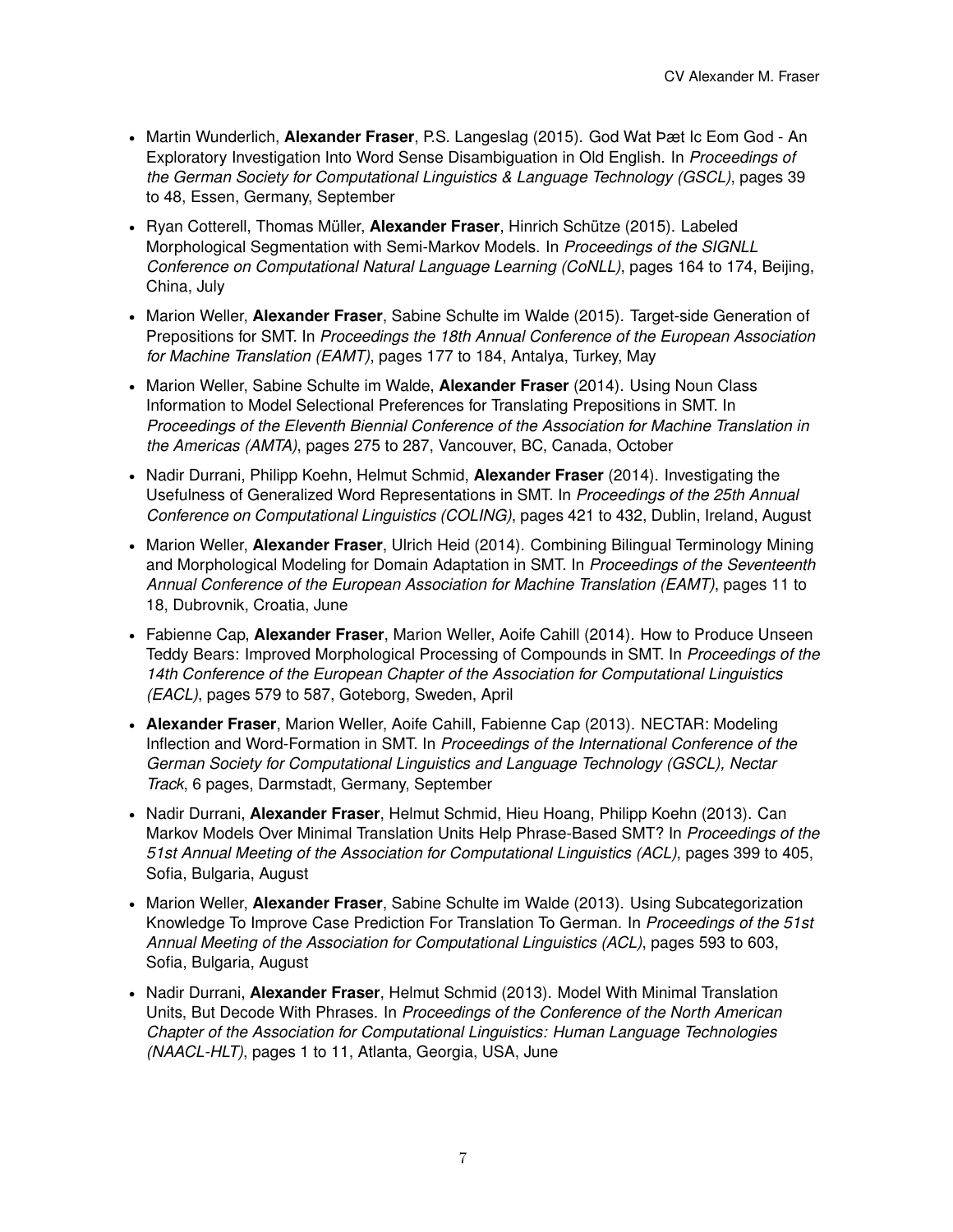- Hassan Sajjad, **Alexander Fraser**, Helmut Schmid (2012). A Statistical Model for Unsupervised and Semi-supervised Transliteration Mining. In *Proceedings of the 50th Annual Meeting of the Association for Computational Linguistics (ACL)*, pages 469 to 477, Jeju Island, Korea, July
- Fabienne Braune, Anita Gojun, **Alexander Fraser** (2012). Long-distance Reordering During Search for Hierarchical Phrase-based SMT. In *Proceedings of the 16th Annual Conference of the European Association for Machine Translation (EAMT)*, pages 177 to 184, Trento, Italy, May
- **Alexander Fraser**, Marion Weller, Aoife Cahill, Fabienne Cap (2012). Modeling Inflection and Word-Formation in SMT. In *Proceedings of the 13th Conference of the European Chapter of the Association for Computational Linguistics (EACL)*, pages 664 to 674, Avignon, France, April
- Anita Gojun, **Alexander Fraser** (2012). Determining the Placement of German Verbs in English-to-German SMT. In *Proceedings of the 13th Conference of the European Chapter of the Association for Computational Linguistics (EACL)*, pages 726 to 735, Avignon, France, April
- Hassan Sajjad, Nadir Durrani, Helmut Schmid, **Alexander Fraser** (2011). Comparing Two Techniques for Learning Transliteration Models Using a Parallel Corpus. In *Proceedings of The 5th International Joint Conference on Natural Language Processing (IJCNLP)*, pages 129 to 137, Chiang Mai, Thailand, November
- Nadir Durrani, Helmut Schmid, **Alexander Fraser** (2011). A Joint Sequence Translation Model with Integrated Reordering. In *Proceedings of the 49th Annual Meeting of the Association for Computational Linguistics (ACL)*, pages 1045 to 1054, Portland, Oregon, USA, June
- Hassan Sajjad, **Alexander Fraser**, Helmut Schmid (2011). An Algorithm for Unsupervised Transliteration Mining with an Application to Word Alignment. In *Proceedings of the 49th Annual Meeting of the Association for Computational Linguistics (ACL)*, pages 430 to 439, Portland, Oregon, USA, June
- Fabienne Braune, **Alexander Fraser** (2010). Improved Unsupervised Sentence Alignment for Parallel and Asymmetrical Bilingual Corpora. In *Proceedings of the 23rd International Conference on Computational Linguistics (COLING) - Posters*, pages 81 to 89, Beijing, China, August
- Nadir Durrani, Hassan Sajjad, **Alexander Fraser**, Helmut Schmid (2010). Hindi-to-Urdu Machine Translation Through Transliteration. In *Proceedings of the 48th Annual Meeting of the Association for Computational Linguistics (ACL)*, pages 465 to 474, Uppsala, Sweden, July
- Florian Schwarck, **Alexander Fraser**, Hinrich Schütze (2010). Bitext-Based Resolution of German Subject-Object Ambiguities. In *Proceedings of the 11th Annual Conference of the North American Chapter of the Association for Computational Linguistics (NAACL-HLT) - Short Paper, Oral Presentation*, pages 737 to 740, Los Angeles, California, USA, June
- **Alexander Fraser**, Renjing Wang, Hinrich Schütze (2009). Rich Bitext Projection Features for Parse Reranking. In *Proceedings of the 12th Conference of the European Chapter of the Association for Computational Linguistics (EACL)*, pages 282 to 290, Athens, Greece, March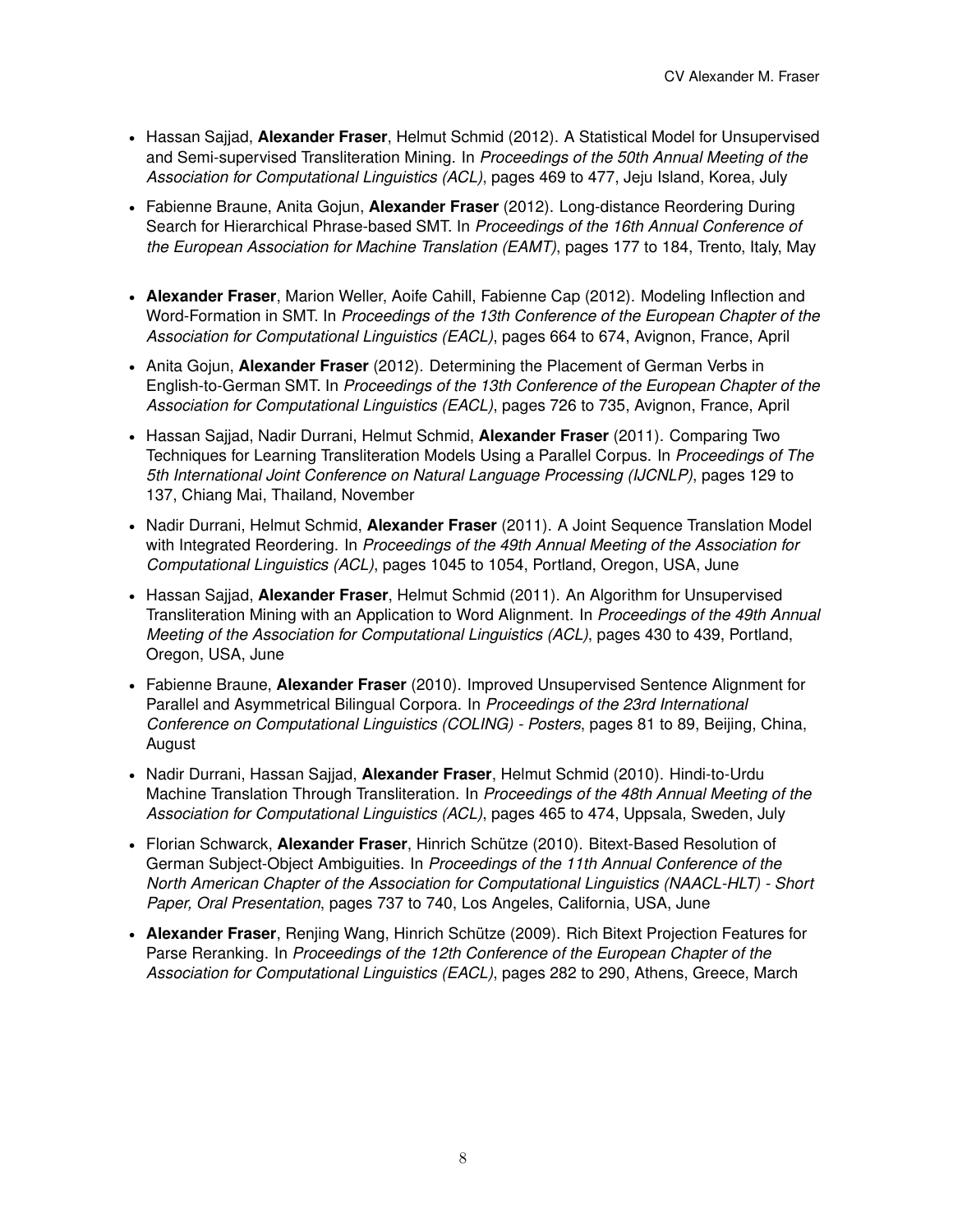- Hamidreza Kobdani, **Alexander Fraser**, Hinrich Schütze (2009). Word Alignment by Thresholded Two-Dimensional Normalization. In *Proceedings of MT Summit XII - Posters*, pages 260 to 267, Ottawa, Canada, August
- **Alexander Fraser**, Daniel Marcu (2007). Getting the Structure Right for Word Alignment: LEAF. In *Proceedings of the 2007 Joint Conference on Empirical Methods in Natural Language Processing and Computational Natural Language Learning (EMNLP-CoNLL)*, pages 51 to 60, Prague, Czech Republic, June
- **Alexander Fraser**, Daniel Marcu (2006). Semi-Supervised Training for Statistical Word Alignment. In *Proceedings of the 21st International Conference on Computational Linguistics and 44th Annual Meeting of the Association for Computational Linguistics (COLING/ACL)*, pages 769 to 776, Sydney, Australia, July
- Dragos Stefan Munteanu, **Alexander Fraser**, Daniel Marcu (2004). Improved Machine Translation Performance via Parallel Sentence Extraction from Comparable Corpora. In *Proceedings of the Human Language Technology and North American Association for Computational Linguistics Conference (HLT/NAACL)*, pages 265 to 272, Boston, Massachusetts, USA, May
- Franz Josef Och, Daniel Gildea, Sanjeev Khudanpur, Anoop Sarkar, Kenji Yamada, **Alex Fraser**, Shankar Kumar, Libin Shen, David Smith, Katherine Eng, Viren Jain, Zhen Jin, Dragomir Radev (2004). A Smorgasbord of Features for Statistical Machine Translation. In *Proceedings of the Human Language Technology and North American Association for Computational Linguistics Conference (HLT/NAACL)*, pages 161 to 168, Boston, Massachusetts, USA, May
- Jinxi Xu, **Alexander Fraser**, Ralph Weischedel (2002). Empirical Studies in Strategies for Arabic Retrieval. In *Proceedings of the 25th Annual International Conference on Research and Development in Information Retrieval (SIGIR)*, pages 269 to 274, Tampere, Finland, August

#### **Refereed Conference Presentations**

• Yi-Chen Liu, Yuri Pettinicchi, **Alexander Fraser** (2020). Improving SHARE translation verification. In BigSurv20, November

#### **Refereed Conference Demonstrations**

- Anita Ramm, Sharid Loáiciga, Annemarie Friedrich and **Alexander Fraser** (2017). Annotating Tense, Mood and Voice for English, French and German. In *Proceedings of the 55th Annual Meeting of the Association for Computational Linguistics (ACL)*, demo session, pages 1 to 6, Vancouver, Canada, July
- **Alex Fraser**, Laurie Gerber, Kevin Knight, Daniel Marcu, Franz Josef Och, William Wong (2004). Language Weaver Arabic-to-English Demo. In *Human Language Technology and North American Association for Computational Linguistics Conference - Demonstrations*. Boston, Massachusetts, USA, May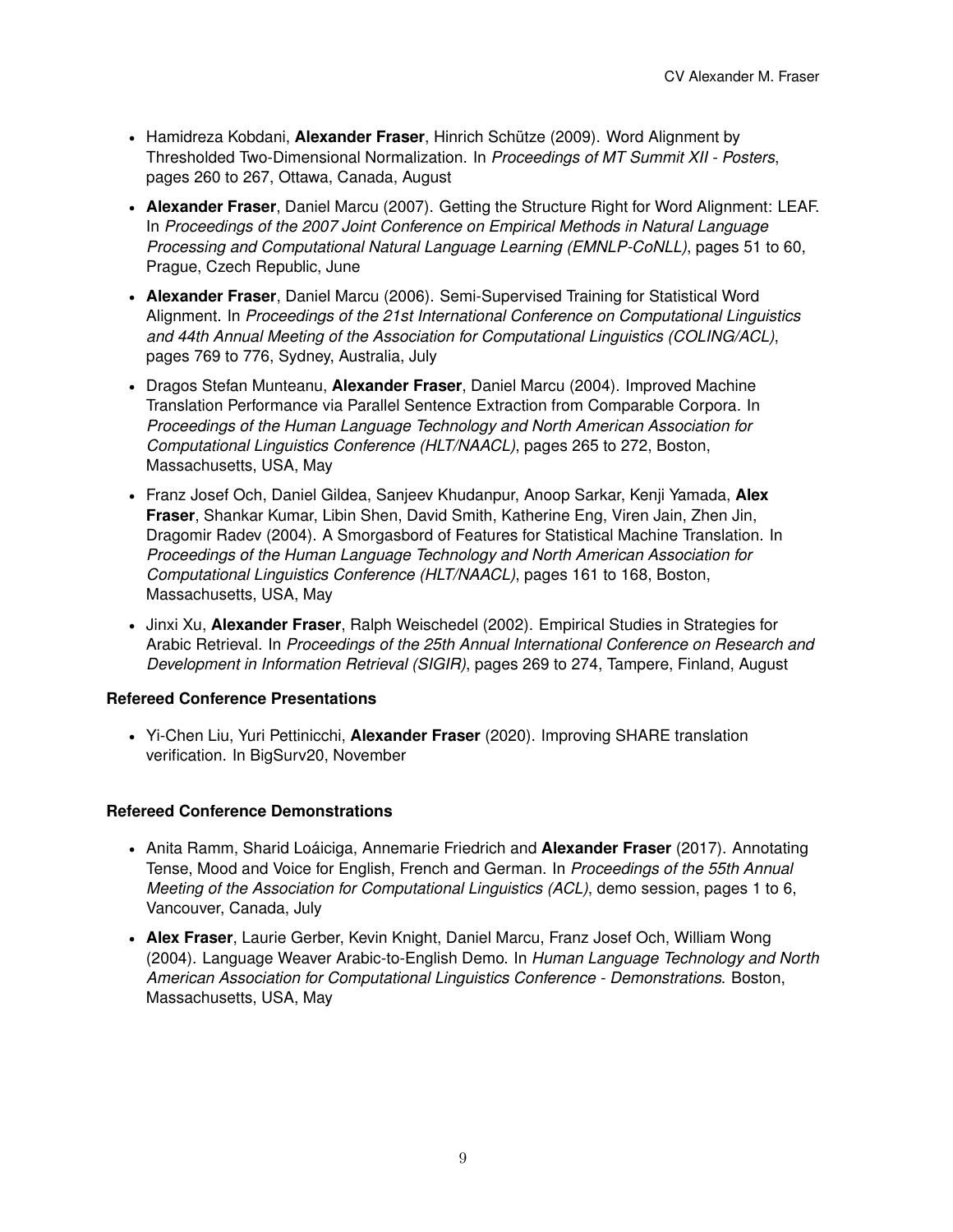# **Invited Conference Publication**

• **Alexander Fraser**, Renjing Wang, Hinrich Schütze (2009). A progress report on bitext parsing. In *2nd International Conference on the Future of Information Sciences (InFuture): Digital Resources and Knowledge Sharing*, pages 43 to 52, Zagreb, Croatia, November. Invited Paper

# **Invited Conference Presentation**

• **Alexander Fraser** (2013). Machine Learning in the Statistical Natural Language Processing Group of the University of Stuttgart. In *Joint Third EUCogIII Members Conference and PASCAL2 Review Meeting*, Palma de Mallorca, Spain, April. Invited Flashtalk and Poster

### **Shared Task Conference Publications**

- Jindřich Libovický, **Alexander Fraser** (2021). Findings of the WMT 2021 Shared Tasks in Unsupervised MT and Very Low Resource Supervised MT. In Proceedings of the Sixth Conference on Machine Translation (WMT), pages 726 to 732, Punta Cana, Dominican Republic, November
- Wen Lai, Jindřich Libovický, Alexander Fraser (2021). The LMU Munich System for the WMT 2021 Large-Scale Multilingual Machine Translation Shared Task. In Proceedings of the Sixth Conference on Machine Translation (WMT), pages 412 to 417, Punta Cana, Dominican Republic, November.
- Jindřich Libovický, Alexander Fraser (2021). The LMU Munich Systems for the WMT21 Unsupervised and Very Low-Resource Translation Task. In Proceedings of the Sixth Conference on Machine Translation (WMT), pages 989 to 994, Punta Cana, Dominican Republic, November.
- **Alexander Fraser** (2020). Findings of the WMT 2020 Shared Tasks in Unsupervised MT and Very Low Resource Supervised MT. In ACL 2020 Fifth Conference on Machine Translation (WMT20), pages 765 to 771, November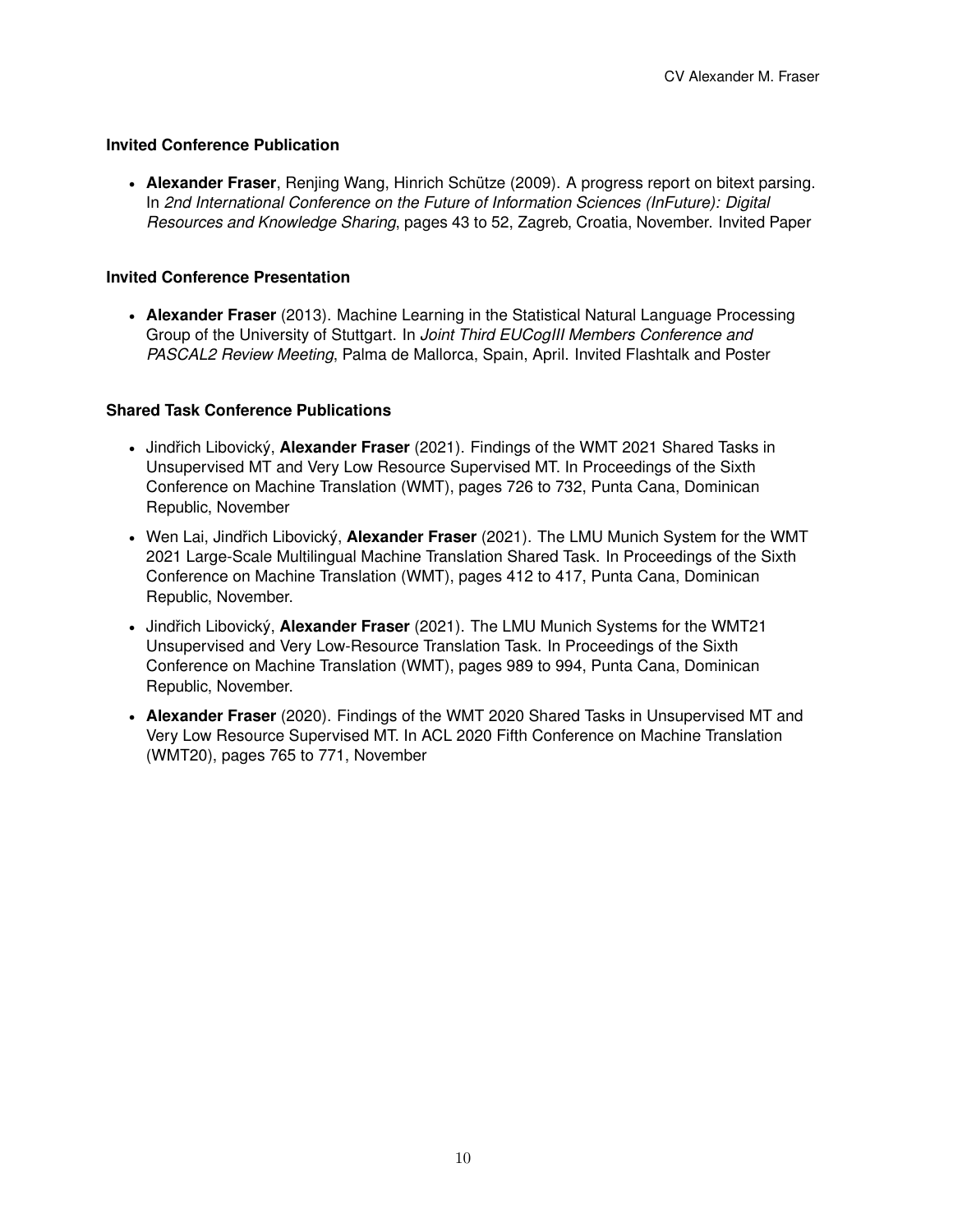- Alexandra Chronopoulou, Dario Stojanovski, Viktor Hangya, **Alexander Fraser** (2020). The LMU Munich System for the WMT 2020 Unsupervised Machine Translation Shared Task. In ACL 2020 Fifth Conference on Machine Translation (WMT20), pages 2703 to 2711, November
- Jindřich Libovický, Viktor Hangya, Helmut Schmid, Alexander Fraser (2020). The LMU Munich System for the WMT20 Very Low Resource Supervised MT Task. In ACL 2020 Fifth Conference on Machine Translation (WMT20), pages 1104 to 1111, November
- Dario Stojanovski, Viktor Hangya, Matthias Huck, **Alexander Fraser** (2019). The LMU Munich Unsupervised Machine Translation System for WMT19. In *Proceedings of the Fourth Conference on Machine Translation*, pages 592 to 598, Florence, Italy, August
- Dario Stojanovski, **Alexander Fraser** (2019). Combining Local and Document-Level Context: The LMU Munich Neural Machine Translation System at WMT19. In *Proceedings of the Fourth Conference on Machine Translation*, pages 599 to 605, Florence, Italy, August
- Viktor Hangya, **Alexander Fraser** (2018). An Unsupervised System for Parallel Corpus Filtering. In *Proceedings of the Third Conference on Machine Translation*, pages 882 to 887, Brussels, Belgium, October
- Matthias Huck, Dario Stojanovski, Viktor Hangya, **Alexander Fraser** (2018). LMU Munich's Neural Machine Translation Systems at WMT 2018. In *Proceedings of the Third Conference on Machine Translation*, pages 648 to 654, Brussels, Belgium, October
- Dario Stojanovski, Viktor Hangya, Matthias Huck, **Alexander Fraser** (2018). The LMU Munich Unsupervised Machine Translation Systems. In *Proceedings of the Third Conference on Machine Translation*, pages 513 to 521, Brussels, Belgium, October
- Matthias Huck, Fabienne Braune, **Alexander Fraser** (2017). LMU Munich's Neural Machine Translation Systems for News Articles and Health Information Texts. In *Proceedings of the Second ACL Conference on Machine Translation*, pages 315 to 322, Copenhagen, Denmark, September
- Matthias Huck, **Alexander Fraser**, Barry Haddow (2016). The Edinburgh/LMU Hierarchical Machine Translation system for WMT 2016. In *Proceedings of the First Conference on Machine Translation*, pages 311 to 318, Berlin, Germany, August
- Jan-Thorsten Peter, Tamer Alkhouli, Hermann Ney, Matthias Huck, Fabienne Braune, **Alexander Fraser**, Aleš Tamchyna, Ondˇrej Bojar, Barry Haddow, Rico Sennrich, Frédéric Blain, Lucia Specia, Jan Niehues, Alex Waibel, Alexandre Allauzen, Lauriane Aufrant, Franck Burlot, Elena Knyazeva, Thomas Lavergne, François Yvon, Stella Frank, and Marcis Pinnis (2016). ¯ The QT21/HimL Combined Machine Translation System. In *Proceedings of the First Conference on Machine Translation*, pages 341 to 352, Berlin, Germany, August
- Aleš Tamchyna, Roman Sudarikov, Ondˇrej Bojar, **Alexander Fraser** (2016). CUNI-LMU submissions in WMT2016: Chimera constrained and beaten. In *Proceedings of the First Conference on Machine Translation*, pages 382 to 387, Berlin, Germany, August

# **Conference Project Description**

• B. Haddow, A. Birch, O. Bojar, F. Braune, C. Davenport, **A. Fraser**, M. Huck, M. Kaspar, K. Kovarikova, J. Plch, A. Ramm, J. Ried, J. Sheary, A. Tamchyna, D. Variš, M. Weller, and P. Williams (2017). HimL: Health in my Language. In *EAMT 2017 User Studies and Project/Product Descriptions*, page 33, Prague, Czech Republic, May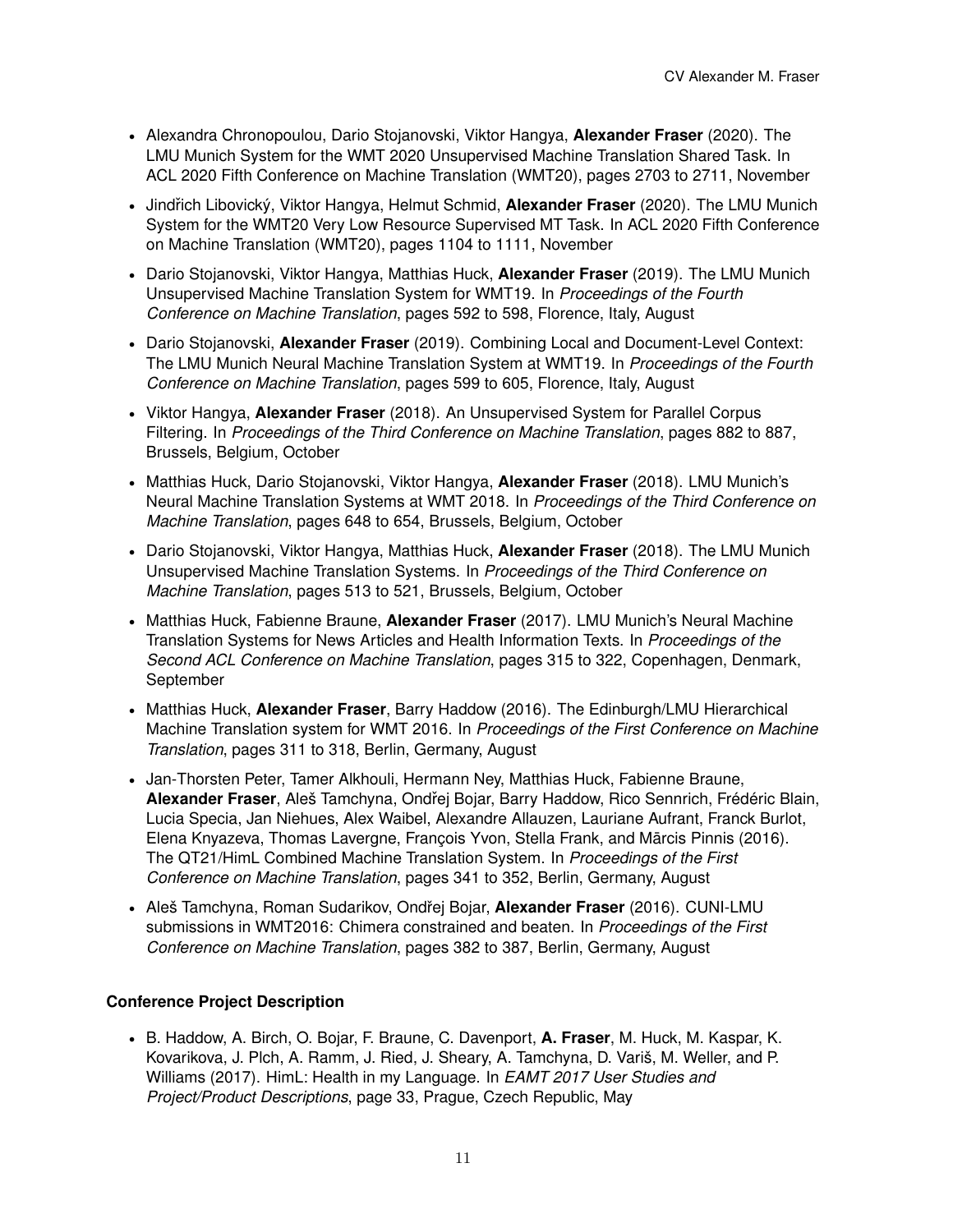# **Refereed Workshop Publications**

- Lisa Woller, Viktor Hangya, and **Alexander Fraser** (2021). Do not neglect related languages: The case of low-resource Occitan cross-lingual word embeddings. In *Proceedings of the 1st Workshop on Multilingual Representation Learning*, pages 41 to 50, Punta Cana, Dominican Republic.
- Irina Bigoulaeva, Viktor Hangya, **Alexander Fraser** (2021). Cross-Lingual Transfer Learning for Hate Speech Detection. Proceedings of the First Workshop on Language Technology for Equality, Diversity and Inclusion (LT-EDI), pages 15 to 25, April.
- Dario Stojanovski, **Alexander Fraser** (2021). Addressing Zero-Resource Domains Using Document-Level Context in Neural Machine Translation. Proceedings of the Second Workshop on Domain Adaptation for NLP (AdaptNLP), pages 80 to 93, April.
- Silvia Severini, Viktor Hangya, **Alexander Fraser**, Hinrich Schütze (2020). LMU Bilingual Dictionary Induction System with Word Surface Similarity Scores for BUCC 2020. In Proceedings of the 13th Workshop on Building and Using Comparable Corpora (BUCC), pages 49 to 55, May
- Matthias Huck, Diana Dutka, and **Alexander Fraser** (2019). Cross-lingual Annotation Projection Is Effective for Neural Part-of-Speech Tagging. In *Proceedings of the Sixth Workshop on NLP for Similar Languages, Varieties and Dialects (VarDial)*, pages 223 to 233, Minneapolis, Minnesota, USA, June
- Viktor Hangya, Fabienne Braune, Yuliya Kalasouskaya, **Alexander Fraser** (2018). Unsupervised Parallel Sentence Extraction from Comparable Corpora. In *Proceedings of the International Workshop on Spoken Language Translation (IWSLT)*, pages 7 to 13, Bruges, Belgium, October
- Marion Weller, Fabienne Cap, Stefan Müller, Sabine Schulte im Walde, **Alexander Fraser** (2014). Distinguishing Degrees of Compositionality in Compound Splitting for Statistical Machine Translation. In *Proceedings of the First Workshop on Computational Approaches to Compound Analysis (ComaComa) at COLING*, pages 81 to 90, Dublin, Ireland, August
- Fabienne Fritzinger, **Alexander Fraser** (2010). How to Avoid Burning Ducks: Combining Linguistic Analysis and Corpus Statistics for German Compound Processing. In *Proceedings of the ACL 2010 Fifth Workshop on Statistical Machine Translation and MetricsMATR*, pages 224 to 234, Uppsala, Sweden, July

# **Refereed Workshop Presentations**

- Marion Weller, **Alexander Fraser**, Sabine Schulte im Walde (2015). Predicting Prepositions for SMT. In *Proceedings of Ninth Workshop on Syntax, Semantics and Structure in Statistical Translation (SSST)*, pages 55 to 56, Denver, Colorado, USA, June
- **Alexander Fraser**, Marion Weller, Aoife Cahill, Fabienne Cap (2011). Morphological Generation of German for SMT. *Abstract accepted for presentation at Machine Translation and Morphologically-rich Languages - Research Workshop of the Israel Science Foundation*. University of Haifa, Israel, January
- Daniel Marcu, **Alex Fraser**, William Wong, Kevin Knight (2004). Language Weaver Arabic-*>*English MT (demo). In *Semitic 2004: Proceedings of the Workshop on Computational Approaches to Arabic Script-based Languages*, page 89, Geneva, Switzerland, August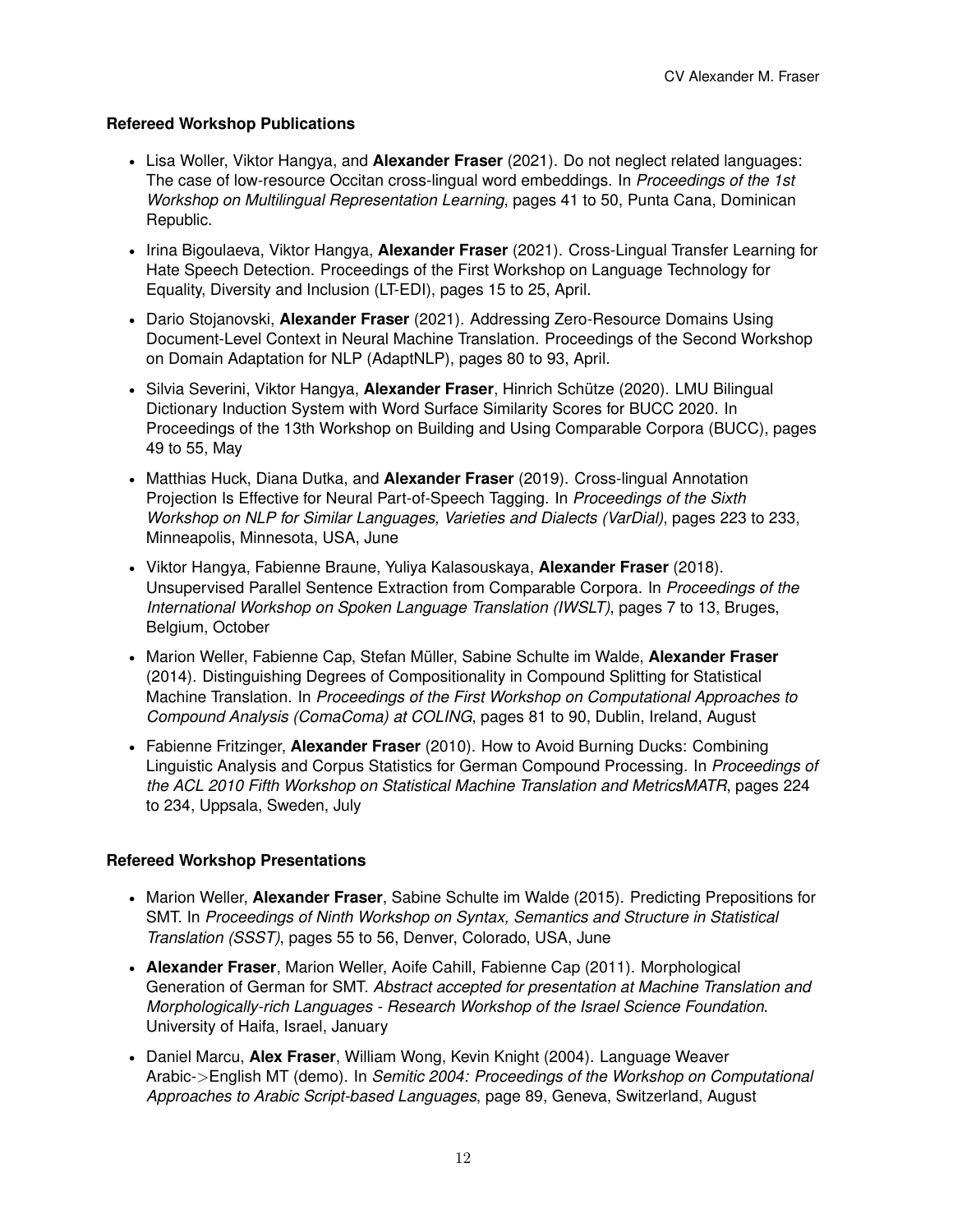# **Shared Task Workshop Publications**

- Fabienne Cap, Marion Weller, Anita Ramm, **Alexander Fraser** (2015). CimS The CIS and IMS Joint Submission to WMT 2015 addressing morphological and syntactic differences in English to German SMT. In *Proceedings of the Tenth Workshop on Statistical Machine Translation*, pages 84 to 91, Lisbon, Portugal, September
- Fabienne Cap, Marion Weller, Anita Ramm, **Alexander Fraser** (2014). CimS The CIS and IMS joint submission to WMT 2014: translating from English into German. In *Proceedings of the ACL Ninth Workshop on Statistical Machine Translation*, pages 71 to 78, Baltimore, Maryland, USA, June
- Nadir Durrani, Helmut Schmid, **Alexander Fraser**, Hassan Sajjad, Richárd Farkas (2013). Munich-Edinburgh-Stuttgart Submissions of OSM Systems at WMT13. In *Proceedings of the ACL Eighth Workshop on Statistical Machine Translation*, pages 122 to 127, Sofia, Bulgaria, August
- Hassan Sajjad, Svetlana Smekalova, Nadir Durrani, **Alexander Fraser**, Helmut Schmid (2013). QCRI-MES Submission at WMT13: Using Transliteration Mining to Improve Statistical Machine Translation. In *Proceedings of the ACL Eighth Workshop on Statistical Machine Translation*, pages 219 to 224, Sofia, Bulgaria, August
- Marion Weller, Max Kisselew, Svetlana Smekalova, **Alexander Fraser**, Helmut Schmid, Nadir Durrani, Hassan Sajjad, Richárd Farkas (2013). Munich-Edinburgh-Stuttgart Submissions at WMT13: Morphological and Syntactic Processing for SMT. In *Proceedings of the ACL Eighth Workshop on Statistical Machine Translation*, pages 232 to 239, Sofia, Bulgaria, August
- **Alexander Fraser** (2009). Experiments in Morphosyntactic Processing for Translating to and from German. In *Proceedings of the EACL Fourth Workshop on Statistical Machine Translation*, pages 115 to 119, Athens, Greece, March
- **Alexander Fraser**, Daniel Marcu (2005). ISI's Participation in the Romanian-English Alignment Task. In *Proceedings of the ACL Workshop on Building and Using Parallel Texts*, pages 91 to 94, Ann Arbor, Michigan, USA, June
- **Alexander Fraser**, Jinxi Xu, Ralph Weischedel (2002). TREC 2002 Cross-lingual Retrieval at BBN. In *Voorhees, E.M. & Harman, D.K. (Eds.) The Eleventh Text Retrieval Conference (TREC)*, pages 102 to 106, NIST Special Publication 500-251
- Jinxi Xu, **Alexander Fraser**, Ralph Weischedel (2001). TREC 2001 Cross-lingual Retrieval at BBN. In *Voorhees, E.M. & Harman, D.K. (Eds.) The Tenth Text Retrieval Conference (TREC)*, pages 68 to 77, NIST Special Publication 500-250

# **Technical Reports**

- Dario Stojanovski, **Alexander Fraser** (2020). Addressing Zero-Resource Domains Using Document-Level Context in Neural Machine Translation. arXiv
- Jindřich Libovický, Rudolf Rosa, Alexander Fraser (2019). How Language-Neutral is Multilingual BERT? arXiv
- Anita Ramm, Ekaterina Lapshinova-Koltunski, **Alexander Fraser** (2019). Pragmatic Information in Translation: a Corpus-based Study of Tense and Mood in English and German. Technical Report, CIS/LMU Munich, September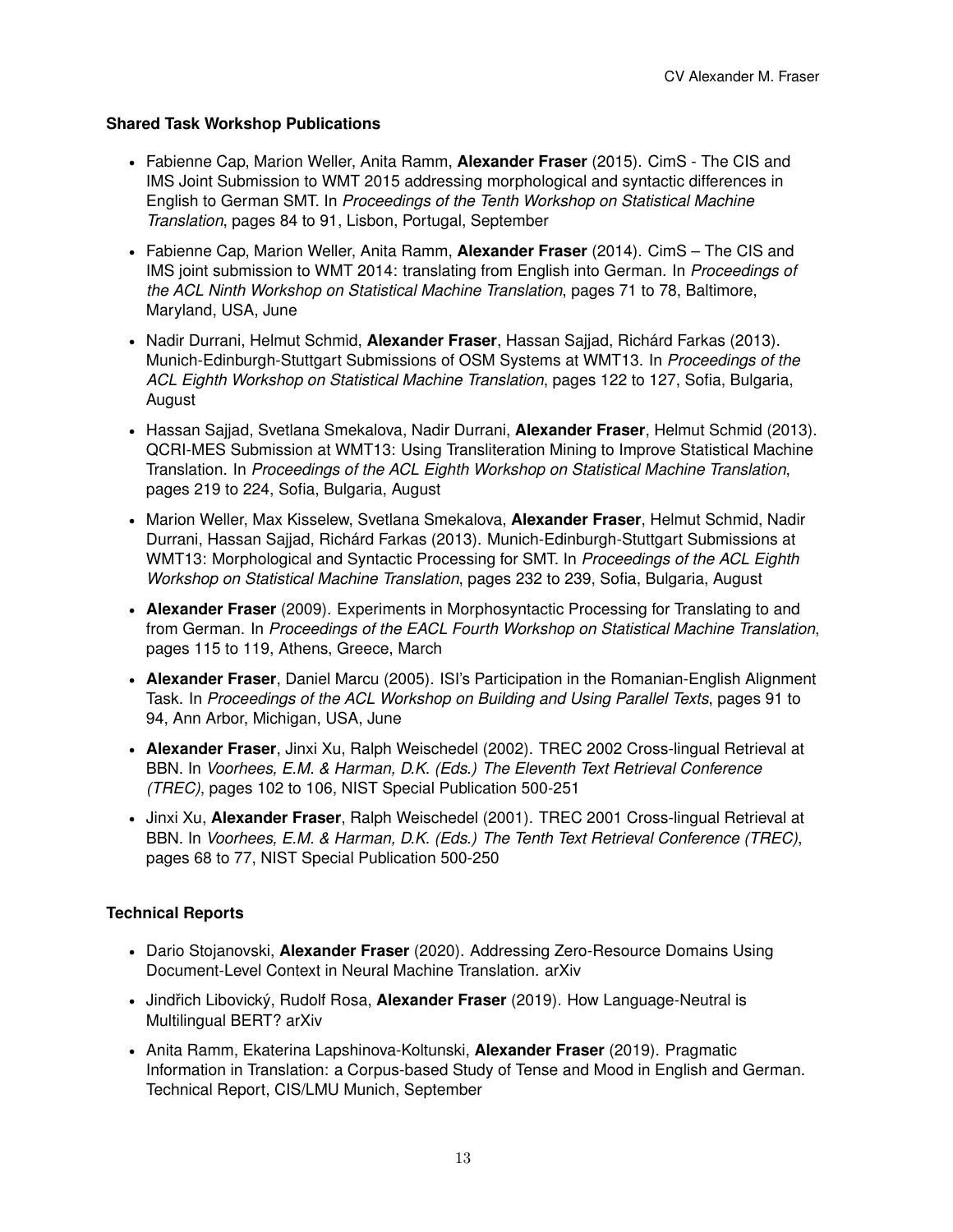- Marine Carpuat, Hal Daume III, **Alexander Fraser**, Chris Quirk, Fabienne Braune, Ann Clifton, Ann Irvine, Jagadeesh Jagarlamudi, John Morgan, Majid Razmara, Aleš Tamchyna, Katharine Henry, Rachel Rudinger (2012). Domain Adaptation in Machine Translation: Final Report. Johns Hopkins University 2012 Summer Workshop on Language Engineering, Center for Language and Speech Processing, Baltimore, Maryland, USA, December
- **Alexander Fraser**, Daniel Marcu (2006). Measuring Word Alignment Quality for Statistical Machine Translation. Technical Report ISI-TR-616, ISI/University of Southern California, May
- Franz Josef Och, Daniel Gildea, Sanjeev Khudanpur, Anoop Sarkar, Kenji Yamada, **Alex Fraser**, Shankar Kumar, Libin Shen, David Smith, Katherine Eng, Viren Jain, Zhen Jin, Dragomir Radev (2003). Syntax for Statistical Machine Translation. Johns Hopkins University 2003 Summer Workshop on Language Engineering, Center for Language and Speech Processing, Baltimore, Maryland, USA, August

# **Granted Patent**

• **Alexander Fraser**, Daniel Marcu. Semi-Supervised Training for Statistical Word Alignment. Patent US8433556, United States Patent and Trademark Office, filed 11/2006, granted 04/2013

#### **Honors / Awards**

- 1000 Euro award for open source, distributed implementation of LEAF alignment model (from dissertation) at Euromatrix Second Machine Translation Marathon. 2009
- Full sponsorship for participation in Euromatrix Second Machine Translation Marathon (one week). 2009
- Full sponsorship to spend 8 weeks in Baltimore at the Johns Hopkins University CLSP Summer Workshop 2003: Syntax for Statistical Machine Translation, led by Franz Och and Daniel Gildea. 2003
- SIGIR 2002 Student Travel Award. 2002
- University of Southern California Charles Lee Powell Graduate Fellowship, full support and additional stipend for 3 years of PhD studies. 2000-2003
- University of Massachusetts, Boston Graduated magna cum laude. 1995
- University of Massachusetts, Boston Juan Carlos Merlo Prize, awarded annually to a single graduating mathematics or computer science student for outstanding achievement. 1995
- University of Massachusetts, Boston Honors in Computer Science. 1995
- University of Massachusetts, Boston Honors in Economics. 1995

# **Grants**

- Principal Investigator (with Helmut Schmid), DFG Project (Sachbeihilfe), Machine Translation of German without Parallel Corpora, 2020, 581700 Euros
- Principal Investigator, Cambridge-LMU Strategic Partnership, 2019, funded two joint workshops at Cambridge (three days) and at LMU (two days) for my ERC project DASMT and Prof. Anna Korhonen's ERC project LEXICAL (Cambridge)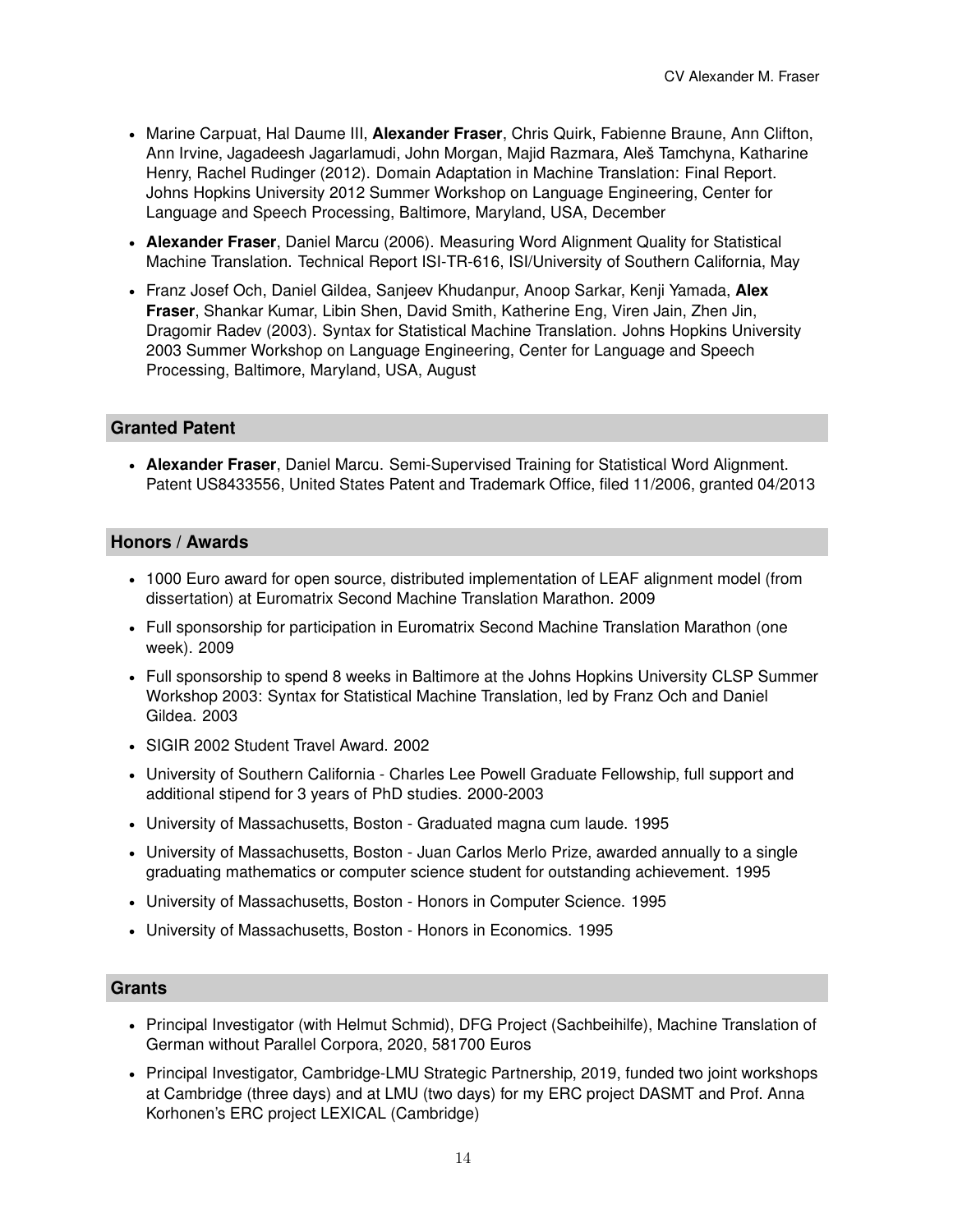- Principal Investigator, LMUexcellent Investment Fund, 1 year, 2018-2019, 50000 Euros
- Principal Investigator, ERC Starting Grant (awarded by PE6 (Computer Science and Informatics) in the 2014 call, started in December 2015), 5 years, 1.2 million Euros
- Principal Investigator, Horizon2020 Innovation Action "Health in my Language (HimL)" with U. Edinburgh, Charles U. Prague, 3 other organizations, 2015-2018, 500000 Euros
- Principal Investigator (with Knight, Koehn, Schmid, Uszkoreit) on Dagstuhl Seminar on Statistical Techniques for Translating to Morphologically Rich Languages, 2014, facilitates meeting of 60 researchers in Germany for one week
- Principal Investigator (with Schütze) on DFG Sachbeihilfe, "Models of Morphosyntax for Statistical Machine Translation - Phase II", 2 years, 2013-2015, 300000 Euros
- Principal Investigator on Johns Hopkins Summer Workshop on Domain Adaptation for Machine Translation (with Daume, Carpuat, Quirk), 2012, facilitated research by 13 people for 6 weeks on site
- Deputy Investigator, European Commission FP7 STREP, "TTC: Terminology Extraction, Translation Tools and Comparable Corpora". Coordinator Beatrice Daille, Nantes; Stuttgart PI Ulrich Heid, 2010-2012, 1 full-time position allocated to me for 1 1/2 years
- Principal Investigator (with Schütze) on DFG Sachbeihilfe, "Models of Morphosyntax for Statistical Machine Translation", 3 years, 2009-2012, 517000 Euros
- Principal Investigator on Small Business Innovation Research grant to Language Weaver, "Linguistic Error Analysis of Statistical Machine Translation". 50000 USD, 2004
- Principal Investigator (sole implementing PI) on grant for design, implementation and quality assurance of Language Weaver Arabic/English hybrid statistical machine translation system, 2 years, 2003-2004, amount confidential, approx. 5 full-time positions

# **Teaching**

I am the coordinator of the Masters degree in Computational Linguistics at LMU Munich. I typically teach a standard full teaching load (9 SWS), but after becoming a professor I received a reduction (during the rest of my ERC Starting Grant). I also organize the institute reading group (together with Schütze), which is currently on deep learning approaches for natural language processing and machine translation.

- "Informationsextraktion", LMU München, Lecture, **Every Winter Semester from 2014/2015 to 2021/2022**
- "Seminar zur Informationsextraktion (I)", LMU München, Seminar/Exercise, **Every Winter Semester from 2014/2015 to 2021/2022**
- "Seminar zur Informationsextraktion (II)", LMU München, Seminar/Exercise, **Every Winter Semester from 2014/2015 to 2021/2022**
- "Erweiterungsmodul: Machine Translation", Lecture and Exercise, Summer Semester 2021
- "Erweiterungsmodul: Machine Translation", Lecture and Exercise, Summer Semester 2020
- "Einführung in die Computerlinguistik", with Robert Zangenfeind, LMU München, Lecture and Exercise, Winter Semester 2019/2020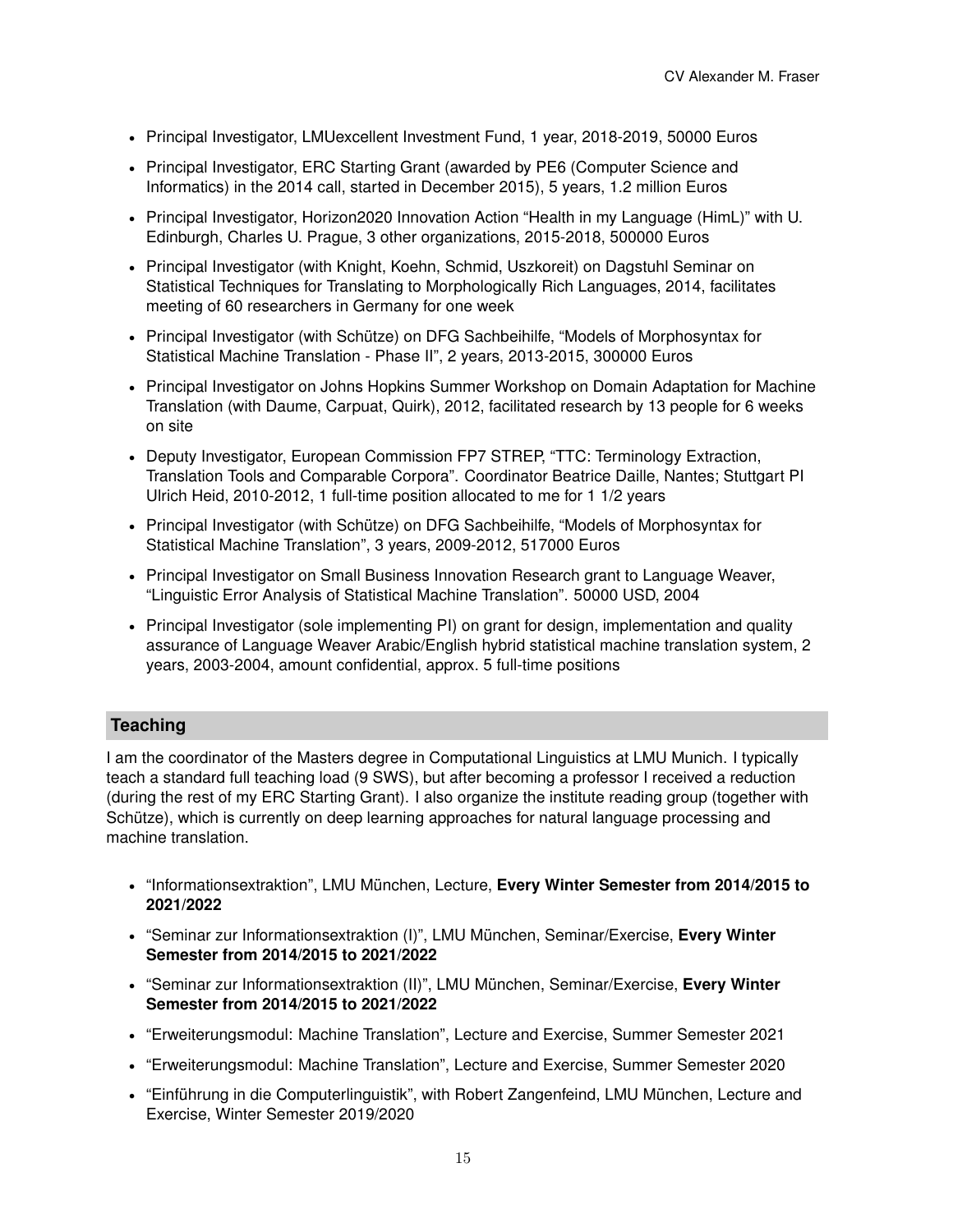- "Lexicon, Syntax, Semantics: Structured Prediction and Domain Adaptation", LMU München, Seminar, Winter Semester 2017/2018
- "Erweiterungsmodul: Machine Translation", LMU München, Lecture and Exercise, Summer Semester 2017
- "Computational Morphology and Electronic Dictionaries", LMU München, Lecture and Exercise, Summer Semester 2017
- "Lexicon, Syntax, Semantics: Statistical Machine Translation and Neural Machine Translation", LMU München, Seminar, Winter Semester 2016/2017
- "Seminar: Advanced Neural Machine Translation", LMU München, Seminar, Summer Semester 2016
- "Computational Morphology and Electronic Dictionaries", LMU München, Lecture and Exercise, Summer Semester 2016
- "Seminar: Neural Machine Translation", LMU München, Seminar, Winter Semester 2015/2016
- "Lexicon, Syntax, Semantics: Word Sense Disambiguation and Statistical Machine Translation", LMU München, Seminar, Winter Semester 2015/2016
- "Intensive Introduction to Neural Machine Translation", LMU München, Seminar, Summer Semester 2015
- "Lexicon, Syntax, Semantics: Word Sense Disambiguation and Statistical Machine Translation", LMU München, Seminar, Winter Semester 2014/2015
- "Information Extraction", DAAD International Summer School in Advanced Language Engineering, University of Colombo, Sri Lanka, September 2014
- "Programmieren II: Fortgeschrittene (Java)", Universität Heidelberg, Lecture and Exercise, Summer Semester 2014
- "Statistical Machine Translation", Universität Heidelberg, Lecture, Summer Semester 2014
- "Linguistic Knowledge for Statistical Machine Translation", Universität Heidelberg, Proseminar, Summer Semester 2014
- "Informationsextraktion", LMU München, Lecture, Winter Semester 2013/2014
- "Seminar zur Informationsextraktion", LMU München, Seminar, Winter Semester 2013/2014
- "Statistical Machine Translation", DAAD Summer School in Advanced Language Engineering, Kathmandu University, Nepal, September 2012
- "Statistical Machine Translation", with Andreas Maletti, Seminar (Hauptseminar), University of Stuttgart, Winter Semester 2011/2012
- "Machine Learning for Natural Language Processing" Seminar (Hauptseminar), with Stefan Riezler and Hinrich Schütze, Joint Seminar: Heidelberg University and University of Stuttgart, Winter Semester 2010/2011
- "Statistical Machine Translation", with Helmut Schmid, Seminar (Lektürekurs), University of Stuttgart, Summer Semester 2010
- "Parsing and Machine Translation", with Helmut Schmid, Seminar (Hauptseminar), University of Stuttgart, Summer Semester 2009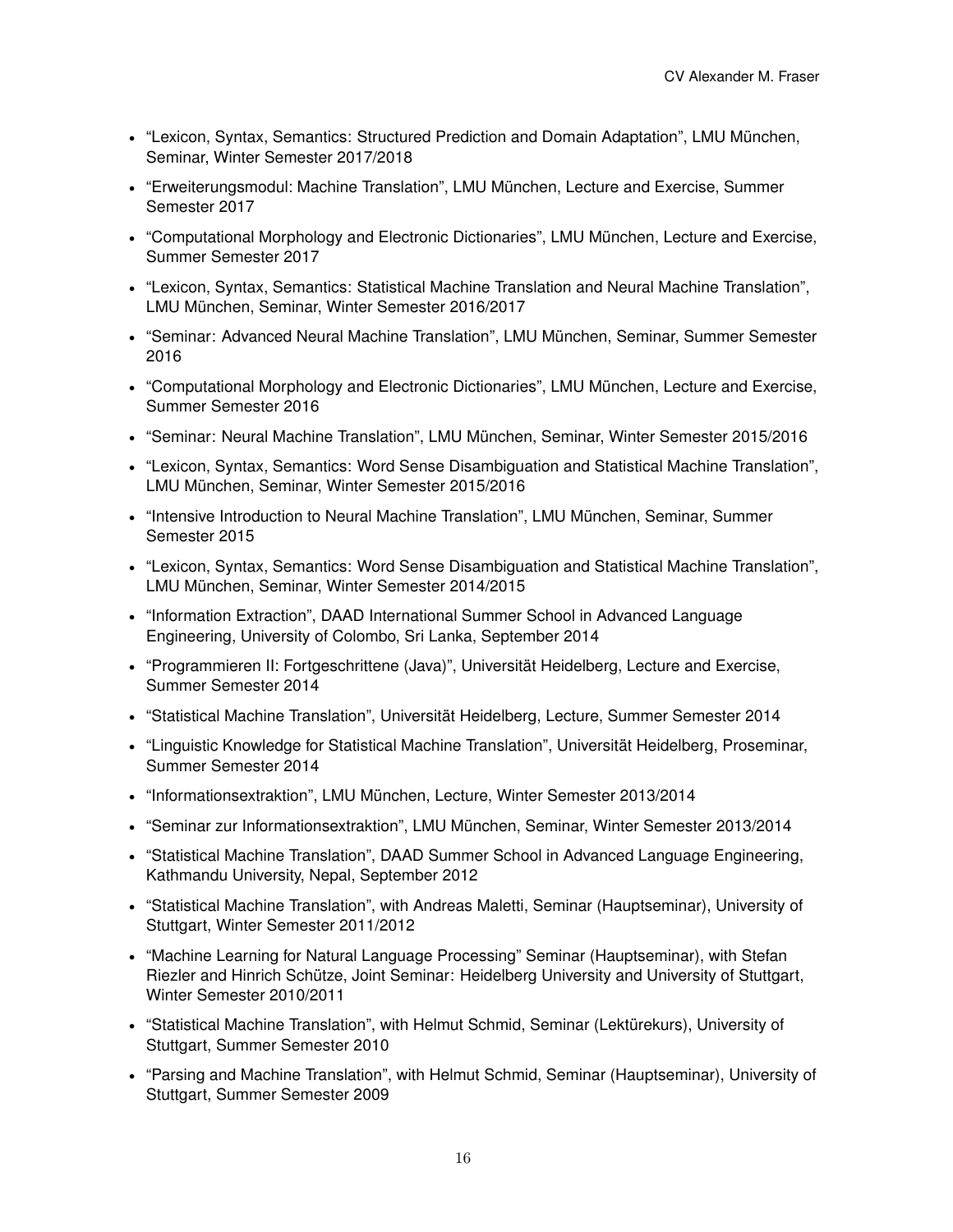- "Data-driven and Hybrid Approaches to Machine Translation", with Martin Forst, intensive two week course at German Society for Linguistics Fall School in Konstanz, 2009
- One week intensive course on Statistical Machine Translation at 9th Summer School of the European Masters in Language and Speech Technology Programme, Stuttgart, 2008

# **Advising**

### **Post-docs**

- Dr. Viktor Hangya, 01/2017-, research on multilingual embeddings for domain adaptation
- Dr. Marion Weller-Di Marco, 09/2019-, research on morphological generalization in neural machine translation
- Dr. Jindřich Libovický, 09/2019-12/2021, research on character-based machine translation and multilingual representations
- Dr. Matthias Huck, 04/2016 to 03/2020, research on domain adaptation and translation to morphologically rich languages
- Dr. Fabienne Braune, 01/2016 to 12/2017, research on multilingual embeddings for mining comparable corpora
- Dr. Aleš Tamchyna, 01/2017 to 04/2017, research on translation to morphologically rich languages (jointly supervised with Prof. Jan Hajic, Charles University Prague)
- Dr. Tsuyoshi Okita, 01/2016 to 12/2016, research on neural models for automatic post-editing
- Dr. Liane Guillou, 04/2016 to 09/2016, research on discourse for translation

# **Ph.D. Advising**

- Irina Bigoulaeva (with Iryna Gurevych (TU Darmstadt) and Viktor Hangya). 10/2021-, TU Darmstadt funding; Transfer Learning and Hate Speech Detection
- Katharina Hämmerl (with Jindrich Libovicky, now Charles U Prague). 07/2021-, DFG Unsup; Multilingual Representations
- Prisca Piccirilli (with Sabine Schulte im Walde, U Stuttgart). 07/2021-, Joint Stuttgart and LMU DFG funding; Metaphor Translation
- Wen (Lavine) Lai. 04/2021-, LMU/CSC; Low Resource NMT, Domain Adaptation
- Sophie Henning 01/2021-, Bosch, with Annemarie Friedrich, research on callibration
- Alexandra Chronopoulou, 09/2019-, research on transfer and multilingual learning
- Dr. rer. nat. Dario Stojanovski, 06/2017-06/2021, Modeling Contextual Information in Neural Machine Translation. First permanent position after graduation: Microsoft.
- Dr. phil. Anita Ramm (née Gojun) (with Sabine Schulte im Walde), 05/2013 to 03/2018, Modeling the position and inflection of verbs in English to German machine translation. First position after graduation: BeOne Stuttgart GmbH.
- Dr. phil. Marion Weller-Di Marco (with Sabine Schulte im Walde), 12/2011 to 09/2017, Using Morpho-Syntactic and Semantic Information to Improve Statistical Machine Translation. First position after graduation: Post-doc at University of Amsterdam with Khalil Sima'an.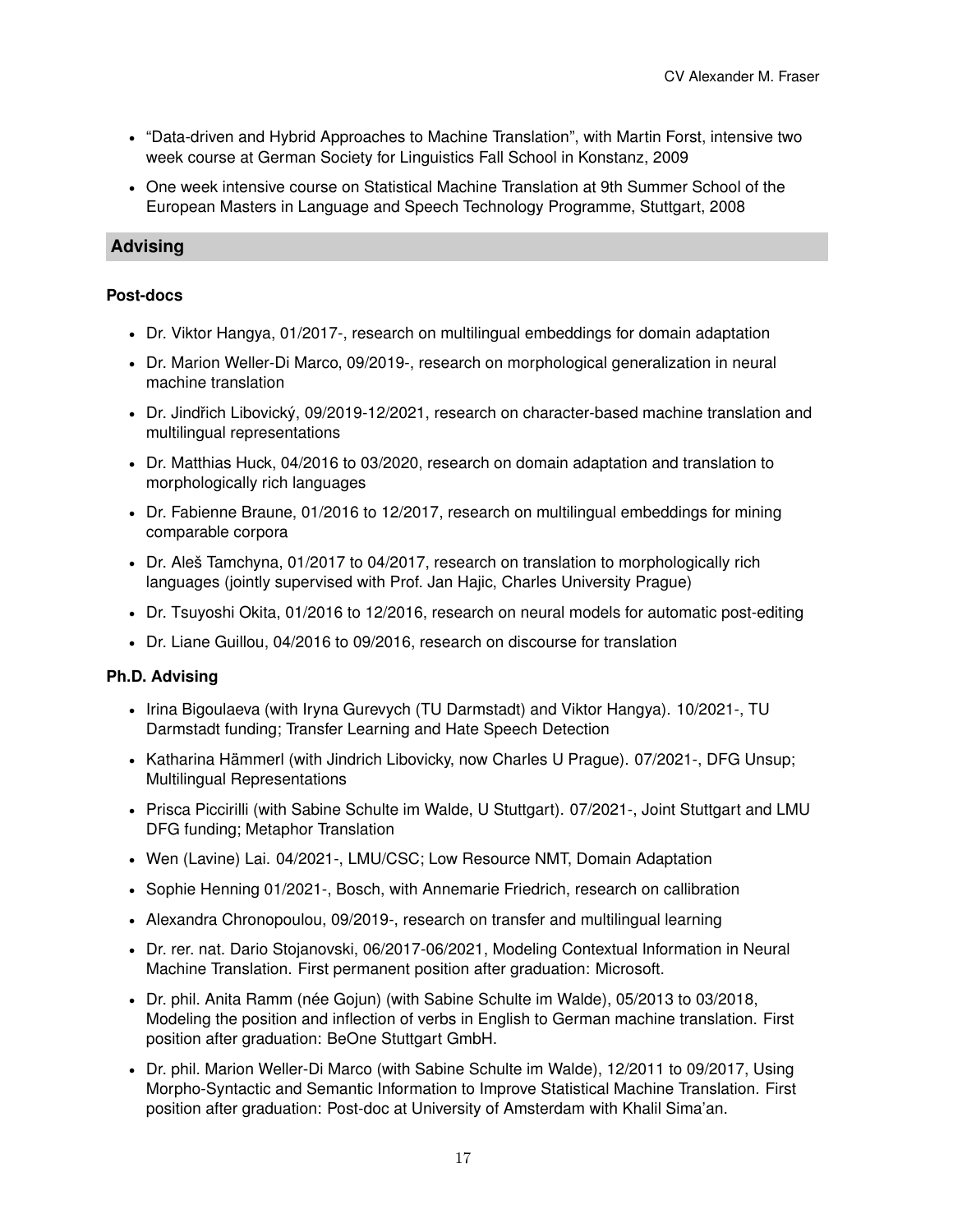- Dr. rer. nat. Fabienne Braune (with Andreas Maletti), 10/2009-11/2015, Decoding Strategies for Syntax-based Statistical Machine Translation. Winner of the **European Association for Machine Translation Best Thesis Award** for the best machine translation dissertation in Europe in 2015. First position after graduation: Post-doc at LMU Munich with Alexander Fraser.
- Dr. phil. Fabienne Cap (née Fritzinger), 10/2009-10/2014, Morphological Processing of Compounds for Statistical Machine Translation. First position after graduation: Post-doc (VINNMER Marie Curie Incoming) at Uppsala University with Joakim Nivre.
- Dr. rer. nat. Nadir Durrani (with Helmut Schmid), 04/2008-11/2012, A Joint Translation Model with Integrated Reordering. Winner of the **German Society for Computational Linguistics award** for the best natural language processing / computational linguistics dissertation for the years 2011 to 2013. First position after graduation: Post-doc at University of Edinburgh with Philipp Koehn.
- Dr. rer. nat. Hassan Sajjad (with Helmut Schmid), 04/2008-10/2012, Statistical Models for Unsupervised, Semi-supervised and Supervised Transliteration Mining. First position after graduation: Qatar Computing Research Institute.

# **Visiting Ph.D. Students**

- Denis Peskov, University of Maryland, College Park, 01/2020 to 10/2020
- Simon Rieß, LMU Data Science, 10/2019 to 12/2019
- Viktor Hangya, University of Szeged, 10/2016 to 12/2016
- Aleš Tamchyna, Charles University Prague, 10/2015 to 05/2016
- Marija Brkic, University of Zagreb, Croatia. 09/2010 to 02/2011

# **External Ph.D. Committees**

- Ph.D. Committee Member: Gongbo Tan. Uppsala University, Sweden. 12/2020 (Joakim Nivre)
- Ph.D. Committee Member: Andreas Guta. RWTH Aachen, Germany. 09/2020 (Hermann Ney)
- Ph.D. Committee Member: Minh-Quang Pham. LIMSI, Paris, France. 06/2020 (Francois Yvon)
- Ph.D. Reviewer: Duygu Ataman. University of Trento, Italy. 09/2019 (Marcello Federico)
- Ph.D. Reviewer: Ekaterina Vylomova. University of Melbourne, Australia. 11/2018 (Tim Baldwin)
- Ph.D. Committee Member: Matthias Huck. RWTH Aachen, Germany. 08/2018 (Hermann Ney)
- Ph.D. Committee Member: Peyman Passban. Dublin City University, Ireland. 09/2017 (Andy Way)
- Ph.D. Committee Member: Arianna Bisazza. University of Trento, Italy. 04/2013 (Marcello Federico)
- Ph.D. Committee Member: Jagadeesh Jagarlamudi. University of Maryland, College Park, MD, USA. 04/2013 (Hal Daume)
- Examiner, "Licentiate of Philosophy" (similar to American Ph.D. qualification exam): Sara Stymne, Department of Computer and Information Science, Linköping University, Sweden. 12/2009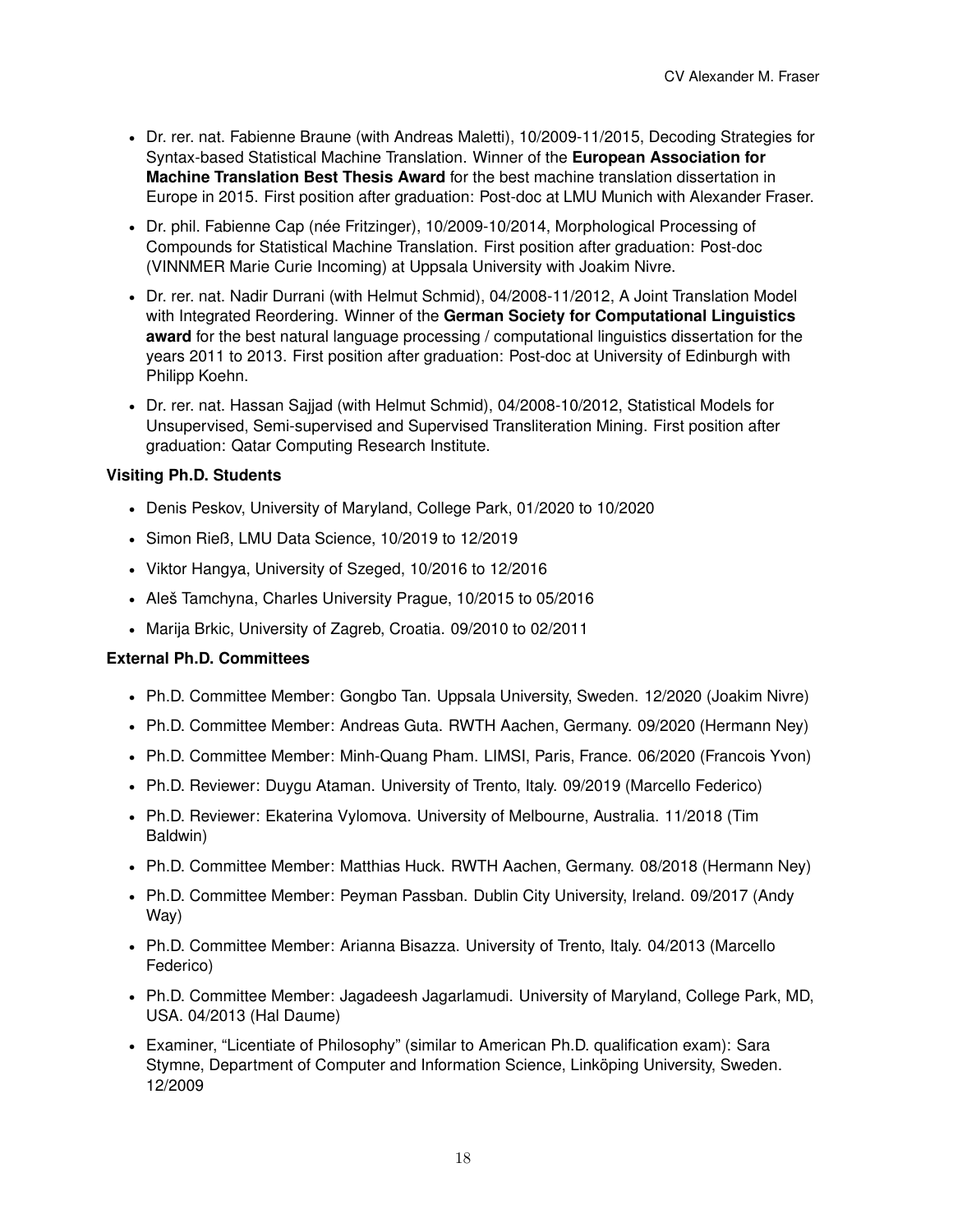# **Masters/Bachelors Advising**

I have advised 27 Bachelors level and 23 Masters level students through Winter Semester 2020/2021, mostly at LMU Munich and the University of Stuttgart, but also at University of Ljubljana and Université de Fribourg. I have acted as Prüfer for many more. Marion Weller's Bachelors Thesis (Studienarbeit) in Computational Linguistics, Separate Morphologiebehandlung als Methode zur Verbesserung statistischer maschineller Übersetzung (Separate Morphological Processing as a Method for Improving Statistical Machine Translation), completed 05/2009, was the winner of **Informatik-Verbund-Stuttgart Award** (given yearly for the two best Bachelors Theses in computer science-related fields in Stuttgart). A good number of the student works I have supervised have resulted in joint conference publications which passed peer review, see my publications list.

# **Invited Presentations**

- Invited Talk, TUM and TUM Heilbronn, Germany, 2022
- Invited Talk, German Society for Computational Linguistics and Language Technology, 2021
- Invited Talk, University of Cambridge, UK, 2021
- Invited Talk, University of Bamberg, Germany, 2020
- Invited Talk, Uppsala University, Sweden, 2020
- Invited Talk, Karlsruhe Institute of Technology, Germany, 2020
- Invited Talk, TU Wien, Austria, 2020
- Invited Talk, University of Regensburg, Germany, 2020
- Invited Talk, University of Vienna, Austria, 2019
- Panel, "Open Problems in Machine Translation", ACL Conference on Machine Translation, Florence, Italy, 2019
- Invited Talk, TU Wien, Austria, 2019
- Invited Talk, University of Potsdam (Digital Engineering), Germany, 2019
- Keynote, "Translation to Morphologically Rich Languages", Baltic Human Language Technologies, University of Tartu, Estonia, 2018
- Invited Talk, Heidelberg University, Germany, 2018
- Invited Talk, Dublin City University, Ireland, 2017
- Invited Talk, University of Potsdam (Linguistics), Germany, 2017
- Keynote, "Translation to Morphologically Rich Languages", European Association for Machine Translation (EAMT 2016), Riga, Latvia, 2016
- Invited Talk, University of Hamburg, Germany, 2015
- Invited Talk, Universität Zürich, Switzerland, 2014
- Invited Talk, Machine Translation Marathon, Prague, Czech Republic, 2013
- Keynote, "Improving Translation to Morphologically Rich Languages", La 20ème conférence du Traitement Automatique du Langage Naturel (TALN), Sables d'Olonnes, France, 2013
- Invited Talk, Karlsruher Institut für Technologie, Germany, 2013
- Invited Talk, Institute for Natural Language Processing, University of Stuttgart, Germany, 2012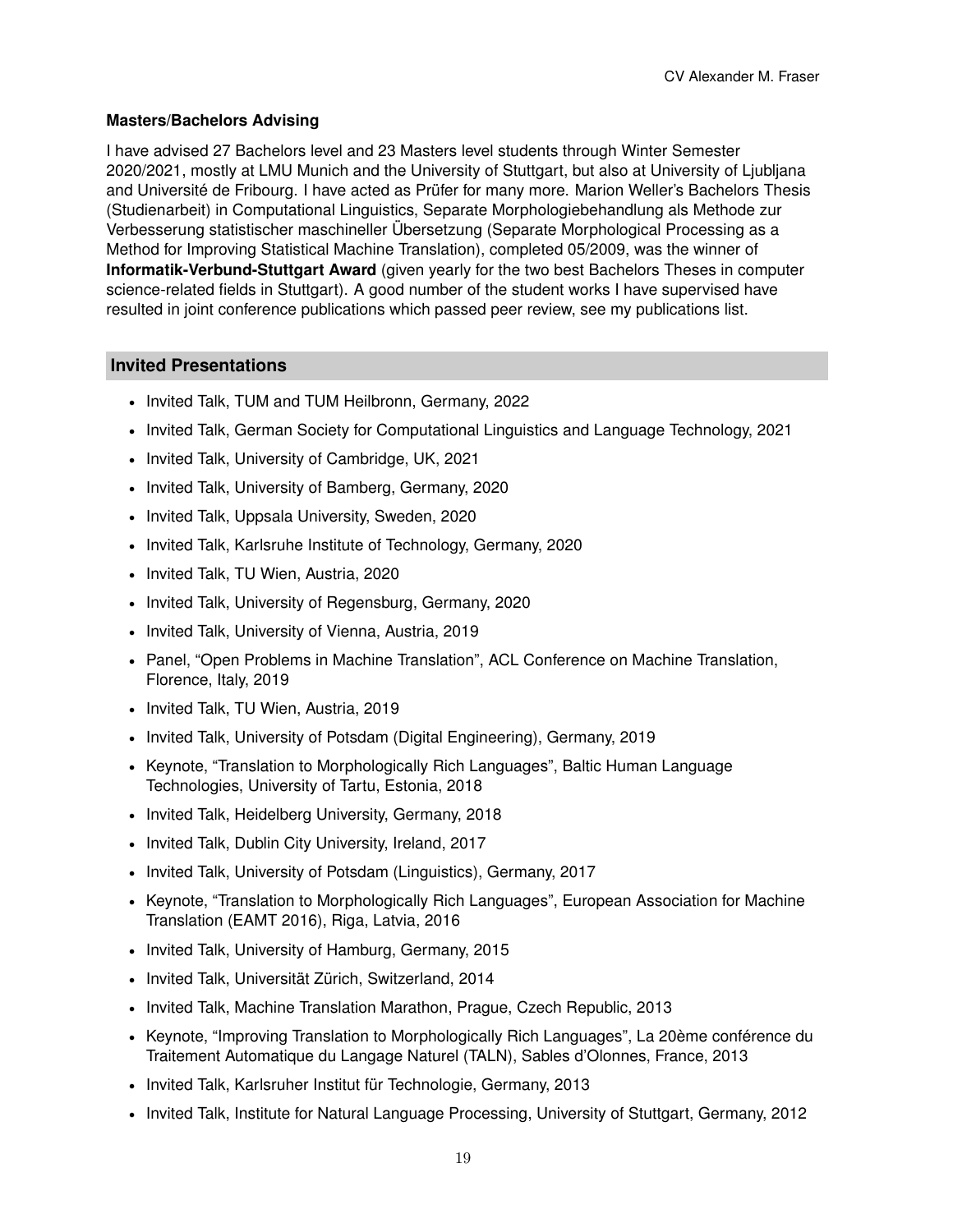- Invited Talk, Ubiquitous Knowledge Processing Lab, TU Darmstadt, Germany, 2012
- Panel, "Arabic Natural Language Processing Technologies Round-Table", Qatar Computing Research Institute, Doha, Qatar, 2011
- Invited Talk, Institute for Language, Cognition and Computation Seminar, University of Edinburgh, 2010
- Keynote, "Morphosyntactic Correspondences and a Progress Report on Bitext Parsing", InFuture 2009, Zagreb, Croatia, 2009
- Invited Talk, German Society for Computational Linguistics & Language Technology Workshop "Costs and Uses of Machine Translation", 2009
- Invited Talk, Research Track of Euromatrix Second Machine Translation Marathon, 2008
- Invited Talk, Institute for Computational Linguistics, Heidelberg University, 2008
- Invited Talk, Linguistics Department, University of Potsdam, 2007
- Invited Talk, Language Technology Laboratory, DFKI (German Research Center for Artificial Intelligence), 2006
- Invited Talk, Institute for Natural Language Processing (IMS), University of Stuttgart, 2006
- Panel, "Issues in Arabic to English Machine Translation", MT Summit IX Workshop on Machine Translation for Semitic Languages, 2003
- Invited Talk, US National Institute of Standards Machine Translation Evaluation Workshop, 2003

# **Professional Activities**

#### **Senior PC**

- NAACL 2021: Area Chair in Machine Translation and Multilinguality
- EACL 2021: Area Chair in Machine Translation
- ACL 2020: Area Chair in Natural Language Processing Applications
- ACL 2019: Area Chair in Machine Translation
- EAMT 2017: Program Chair (research track)
- EMNLP 2016: (Senior) Area Co-Chair: Machine Translation
- NAACL 2016: (Senior) Area Co-Chair: Multilinguality and Morphology
- EACL 2014: (Senior) Area Co-Chair: Machine Translation
- ACL 2014: Tutorials Co-Chair

# **Journal Reviewer**

- Computational Linguistics (CL)
- Transactions of the Association for Computational Linguistics (TACL)
- Journal of Artificial Intelligence Research (JAIR)
- Artificial Intelligence (AI)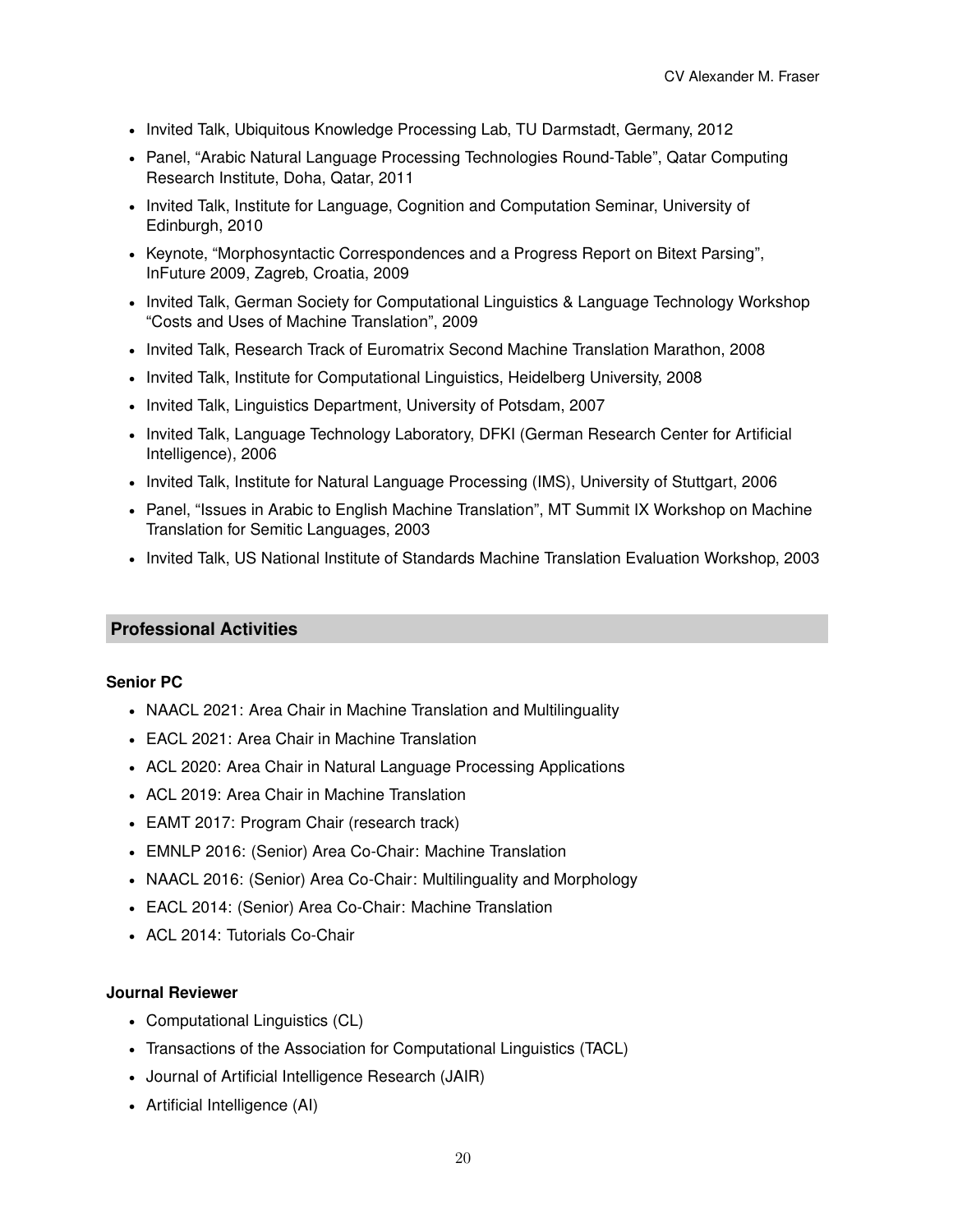### **Conference/Workshop Reviewer**

- Regular reviewer at ACL, NAACL, EACL, EMNLP
- Regular reviewer at Conference on Machine Translation
- Regular reviewer at ACL/NAACL/EACL Workshops on Machine Translation
- NIPS 2010-2011
- COLING 2008, COLING 2010
- MT Summit 2009
- IJCNLP 2008
- Theoretical and Methodological Issues in Machine Translation (TMI) 2004
- Selected Workshop reviews: ACL Workshop on Building and Using Parallel Texts; ACL Workshop on Syntax, Semantics and Structure in Statistical Translation; EACL/ACL Workshops on Computational Approaches to Semitic Languages; Workshop on Hybrid Approaches to Machine Translation; IWSLT International Workshop on Spoken Language Translation; COLING Workshop on Human Judgements in Computational Linguistics; Analyzing and interpreting neural networks for NLP; MT Summit IX Workshop on Machine Translation for Semitic Languages

#### **Other Reviewing**

- European Research Council Proposal Review
- German Research Foundation (DFG) Proposal Reviewer
- U.S. National Science Foundation Proposal Reviewer
- Neural Information Processing Series, "Learning Machine Translation", MIT Press
- Grace Hopper Celebration of Women in Computing, Anita Borg Institute

# **Other Activities**

- Designed and managed creation of the first commercially available statistical machine translation system (Language Weaver Arabic/English), available almost two years before Google Translate
- Engineered top ranked systems in cross-language information retrieval, information retrieval, word alignment and machine translation
	- **–** Best English to German machine translation, WMT 2017 (news), constrained track
	- **–** Best German to English machine translation, ACL-WMT 2009 constrained track
	- **–** Word alignments used in 1st or 2nd best ranked Chinese to English and Arabic to English machine translation systems, NIST-MT 2006, 2008, 2009
	- **–** Best Romanian/English word alignment, ACL-WPT 2005 constrained track
	- **–** Best Arabic to English machine translation, NIST-MT 2003 constrained and unconstrained tracks
	- **–** Best English to Arabic cross-language retrieval, TREC 2001, TREC 2002
	- **–** Best Arabic information retrieval, TREC 2001